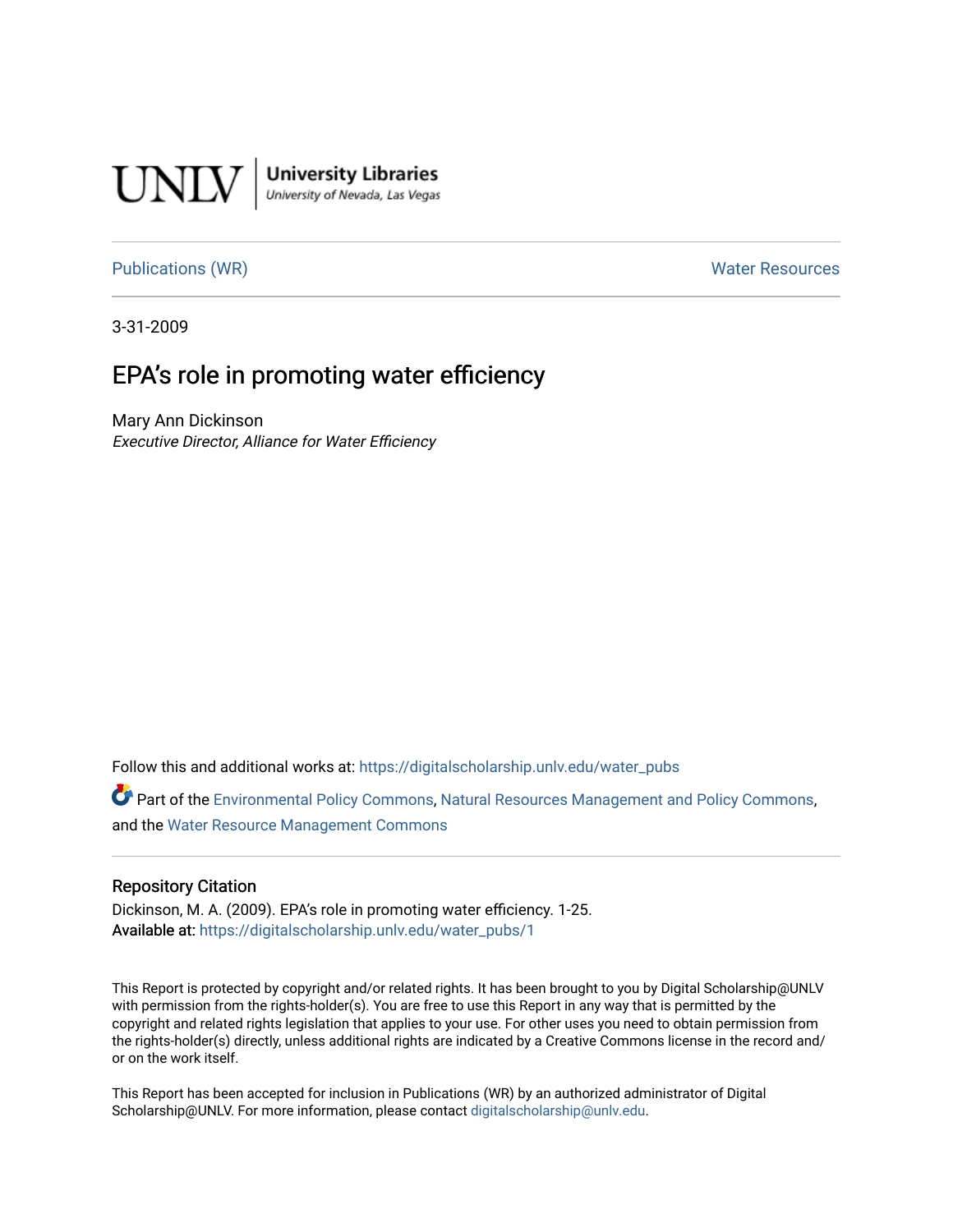

# **Statement of Mary Ann Dickinson Executive Director Alliance for Water Efficiency**

### *EPA's Role in Promoting Water Efficiency*

# **Hearing of March 31, 2009 Subcommittee on Water and Wildlife Senate Committee on Environment and Public Works**

The Alliance for Water Efficiency is pleased to appear before you today to offer views on activities and programs to improve water efficiency throughout the United States. We are a North American non‐profit organization, composed of diverse stakeholders with significant experience in water conservation programs and policies. Our mission is to promote the efficient and sustainable use of water, to promote cost-effective water efficiency measures that will reduce wasteful consumption, reduce the need for additional drinking water and waste water capacity, and provide multiple energy, economic, and environmental benefits. And in that mission, we work closely with staff at the Environmental Protection Agency (EPA).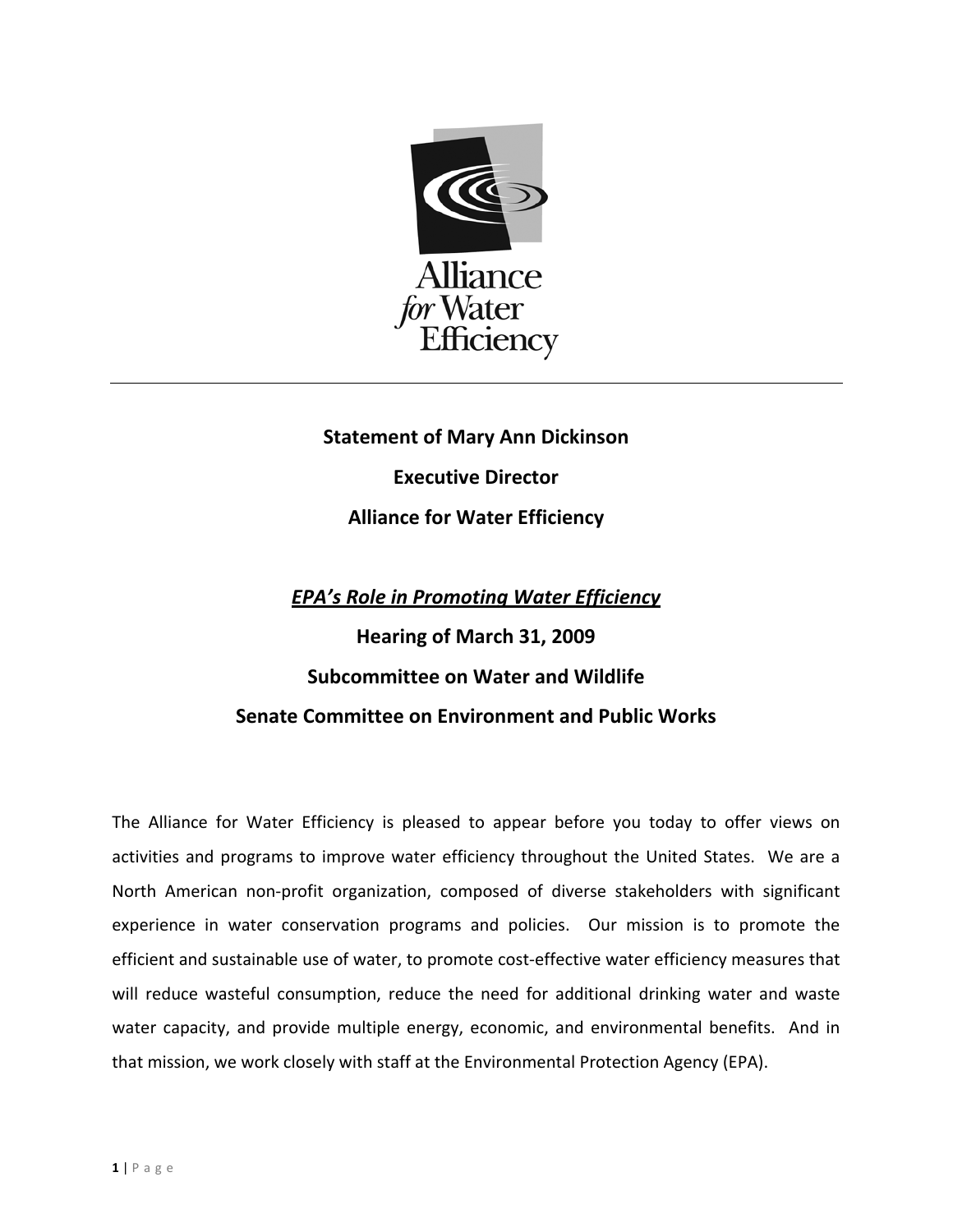As the nation's steward of ambient water quality as well as safe drinking water, EPA has promoted water efficiency's many benefits. Programs have existed for over 20 years in EPA's Office of Water and Wastewater, albeit modestly funded and staffed.

#### **WaterSense**

This limited focus began to grow with the launching of the WaterSense program in 2006. Like its Energy Star cousin, WaterSense is aimed at product efficiency, product labeling, and consumer messaging. Unlike its Energy Star cousin, however, WaterSense is funded at a very paltry level of \$2.4 million annually, compared with over \$44 million annually for Energy Star.

WaterSense is EPA's most important flagship water efficiency program, with visible links to the water utilities, private sector, and the public. Despite low levels of funding, WaterSense has made extraordinary strides in the past three years, launching a nation-wide program, and testing and labeling hundreds of products such as high-efficiency toilets and faucets. EPA's effort in rolling out the program quickly has been truly remarkable and commendable. However, it must be acknowledged that quick success was possible primarily because the water efficiency community had already paved the way with preliminary testing and product specifications, for high-efficiency toilets in particular. Now that other product specifications need to be fully researched and tested, it is critical that WaterSense be provided sufficient funds to carry out its mission and to continue to keep its partners engaged. The private sector strongly supports the WaterSense program, has demonstrated its desire to be participating partners, and is anxious to see faster progress, and the labeling of more product categories.

WaterSense has some important differences from its Energy Star cousin. No product receives a label without a performance test by a third party certifier. No product receives a label unless it is 20% more efficient than the national efficiency standard for that product. And product specifications are based on field as well as laboratory analyses. Thus, a WaterSense labeled product provides the consumer with a guarantee of not only water efficiency, but superior performance. The double‐flushing toilet of the past will not be returning.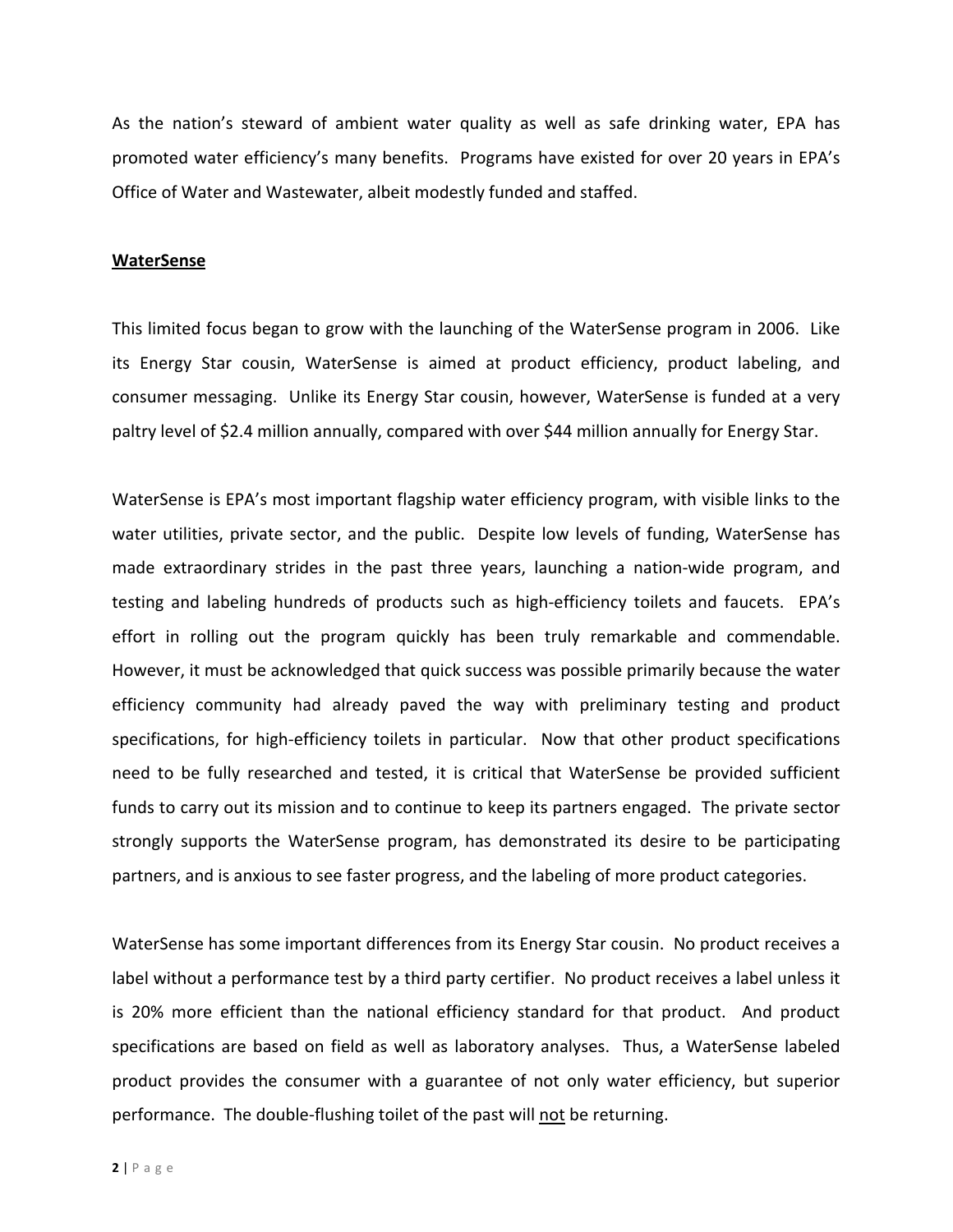But to continue this great work, WaterSense needs to be authorized by Congress, not only to ensure its longevity, but also to signal important policy approval from the current Administration. We recommend that its funding be increased to at least \$10 million annually. If left at the current annual funding level of \$2.4 million, only 1‐2 product categories per year – at the most – could be launched. This would be unacceptable. There are literally dozens of products waiting to be considered, in both the commercial as well as residential sectors. And addressing the largest growing water use  $-$  urban irrigation  $-$  is a critical need that must be adequately funded to ensure that product specifications are effective and reasonable.

We have a number of further detailed recommendations for development of the WaterSense program which are included in our full testimony.

#### **Funding and Policy for Water Efficiency Programs**

EPA's funding of State Revolving Funds (SRF) is an important policy opportunity. Until the American Recovery and Reinvestment Act of 2009 (ARRA), green infrastructure projects did not receive much official recognition in clean water and drinking water programs. The ARRA changed all that by designating a mandatory 20% set‐aside for green projects such as energy efficiency, water efficiency, or innovative environmental projects. This was an important step, a step which should be continued in the future and codified in federal SRF requirements, in order to ensure that adequate consideration is given to funding infrastructure projects that include efficiency as an important part of project goals.

Further, EPA should require that states examine ways to require water efficiency as part of its own implementation of SRF awards. EPA recommended this strategy – albeit on a voluntary basis – in its Water Conservation Plan Guidelines to States, published in 1998. And some states have adopted it. California requires that all Clean Water SRF applicants commit to implementing the state's Water Conservation Best Management Practices before state SRF funds can be awarded. A similar requirement exists on the Drinking Water SRF side. Requiring this kind of commitment of all states will ensure that federal funding will be spent on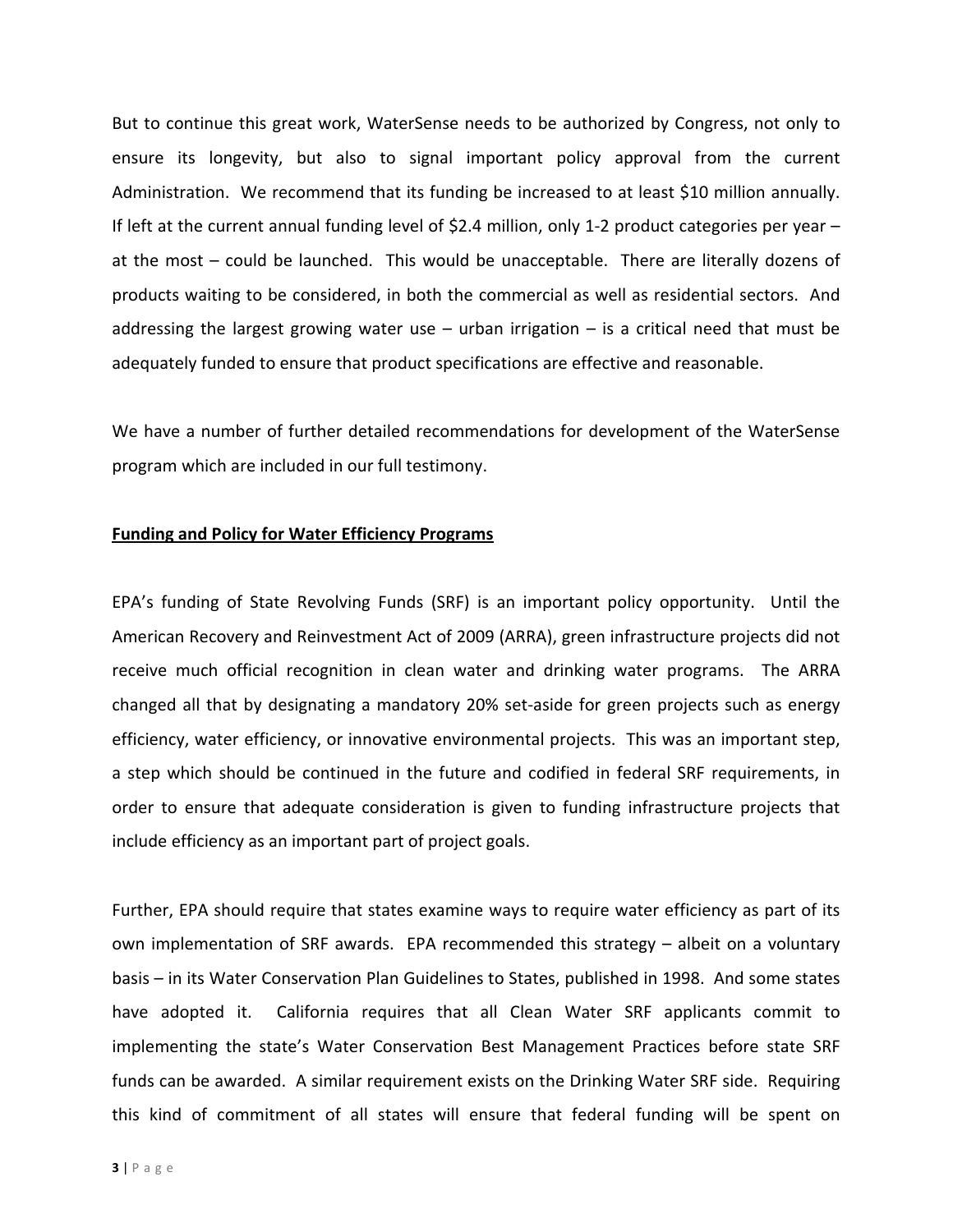sustainable, efficient projects which are appropriately‐sized with less environmental and energy impact.

#### **Water Efficiency Research**

With drought gripping much of the country and with water supplies in shortage conditions in many locations, the time is right for the federal government to carefully assess water efficiency as a beneficial strategy, and to do so in a manner carefully structured to ensure measurable results. The Alliance prefers that a well‐grounded and well‐organized Research and Development program get firmly established, rather than for any particular research program to get funded. And we also believe that the criteria for a water efficiency research program should be carefully vetted with stakeholders. One important stakeholder group is the Plumbing Efficiency Research Coalition, launched earlier this year and comprised of six major plumbing and water efficiency organizations nationwide.

Successfully reducing water consumption requires careful examination of products, programs, and practices. Unlike the theoretical research that is often conducted in other environmental programs, water efficiency research must be applied research, testing programs and products in real world situations. How low can fixture flow go without potentially impacting the flow in drain lines? How can water, once used for potable purposes, best be kept on site to re‐use for landscape irrigation? What are the direct reductions of greenhouse gas emissions that are possible with water efficiency programs?

This type of applied research can benefit EPA's overall sustainability approach, not just water efficiency. Of particular concern is gray water. Gray water is an on‐site source of water that embodies no energy for pumping and transport from some remote location. It does require a level of treatment dependent upon public health and safety, and one which corresponds to its ultimate end use. But gray water holds significant promise in helping US consumers to reduce their need for potable water for landscape irrigation. To enable this to happen, however, a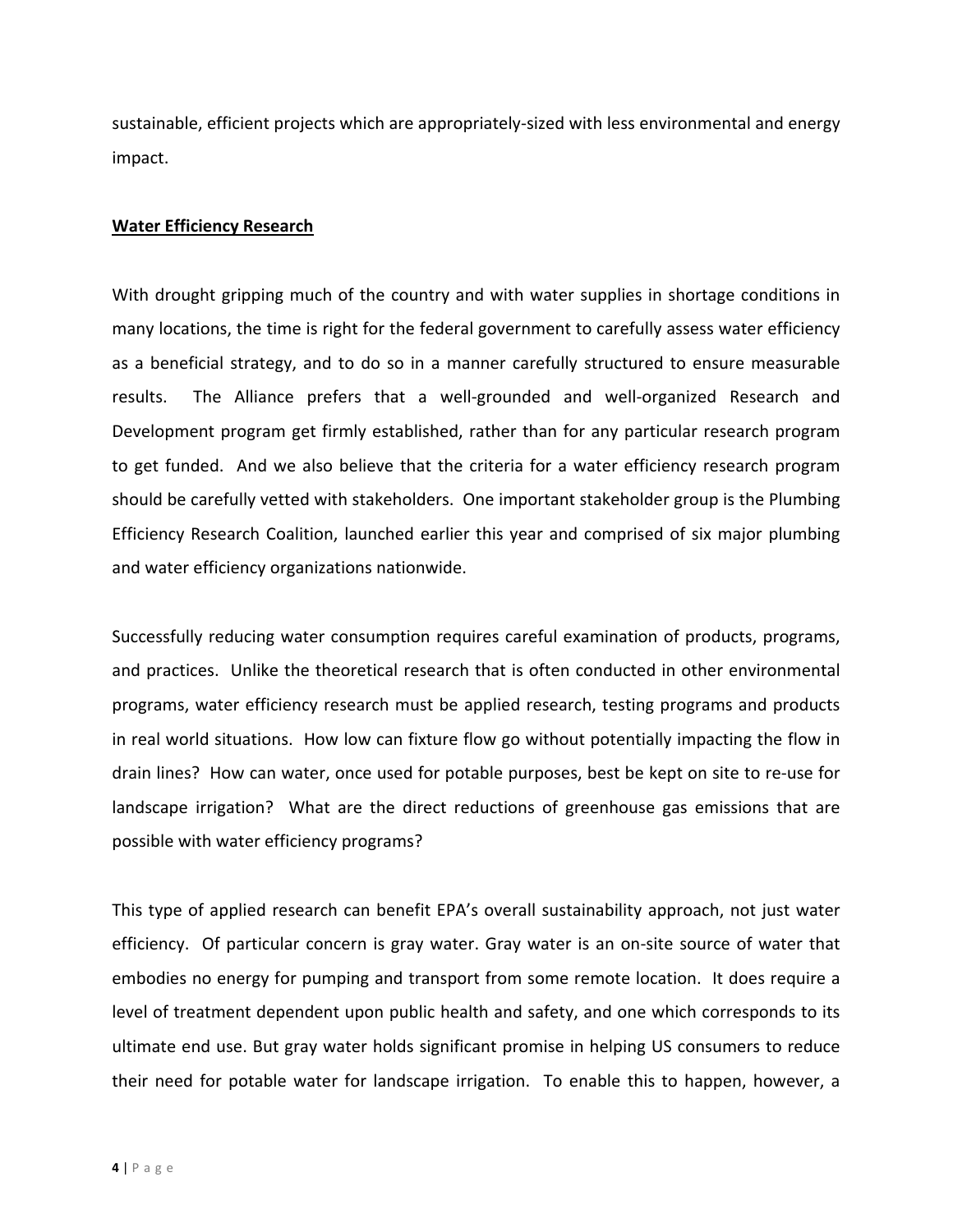universal Federal definition of gray water and its requirements must be set by EPA and the States to enable moving forward with actions to capture and use this resource.

Finally, although many water‐efficient products, technologies, and programs already exist, more research and development is needed. Funding to date has been limited and woefully insufficient given the chronic need. Many of the projects undertaken in the past ten years have been funded by utility dollars. In our full testimony we offer the subcommittee an illustrative list developed by the Alliance's Water Efficiency Research Committee, which includes potential high-value research topics to advance our water efficiency knowledge and to help speed the commercialization of water‐efficient products and practices.

**In summary, we urge the Committee to consider making water efficiency a program worthy of continued Congressional review:** 

- **1. WaterSense authorization and funding;**
- **2. Setting requirements for water efficiency project funding with State Revolving Fund programs; and**
- **3. Comprehensive water efficiency research programs that will yield important findings about appropriate standards and specifications and measurable savings for future sustainability.**

Thank you for the opportunity to testify.

Mary Ann Dickinson Executive Director Alliance for Water Efficiency P.O. Box 804127 Chicago, IL 60680

773‐360‐5100 office 771‐345‐3636 fax

maryann@a4we.org www.allianceforwaterefficiency.org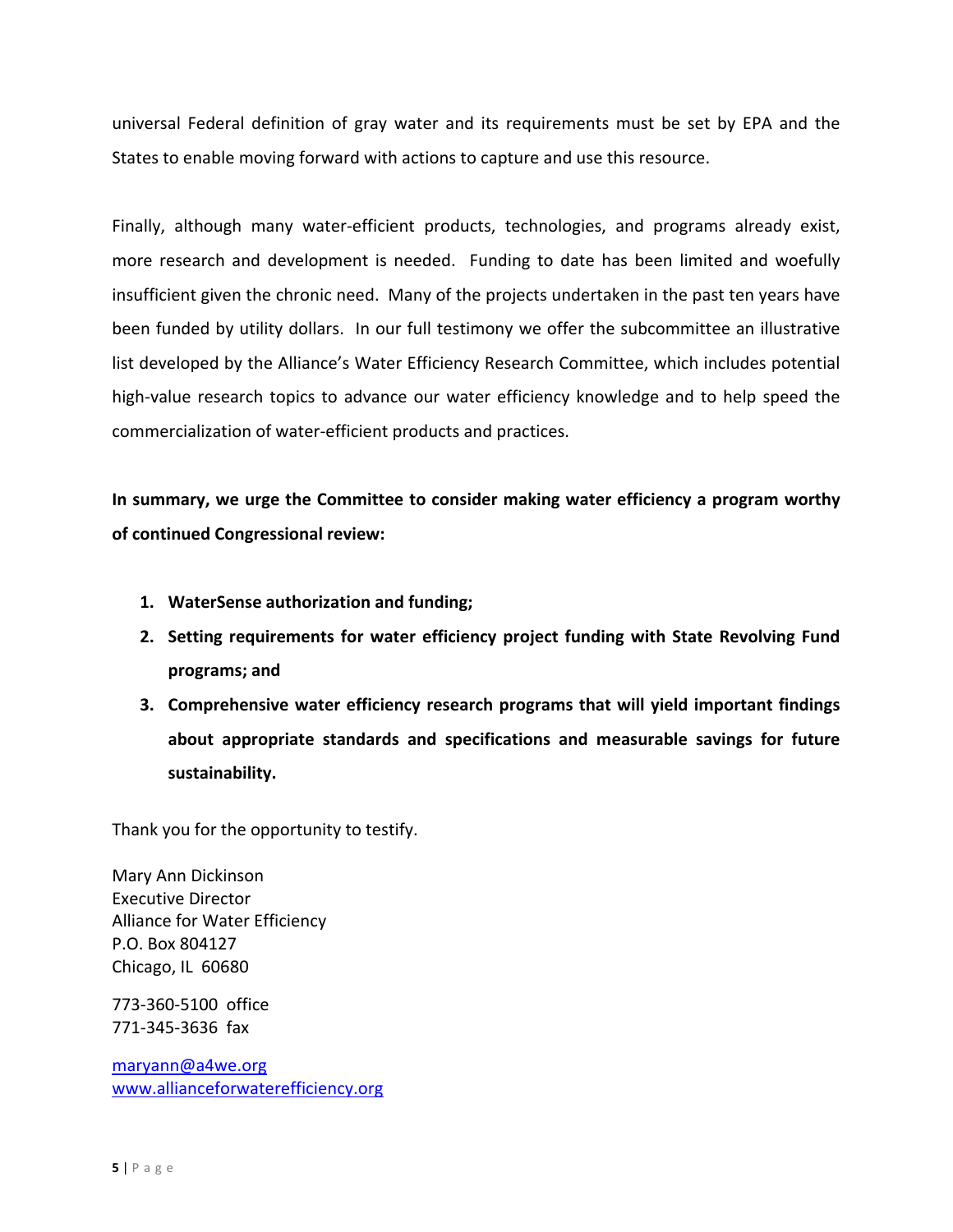### **ALLIANCE FOR WATER EFFICIENCY BOARD OF DIRECTORS**

**Carole Baker (Chair)** Director of Intergovernmental Relations, Subsidence District (Texas) **Gunnar Baldwin** Water Efficiency Specialist, TOTO USA, Inc. (New Hampshire) **David Bracciano (Vice‐Chair, Programs)** Demand Management Coordinator, Tampa Bay Water (Florida) **Timothy Brick** Chairman of the Board of Directors, Metropolitan Water District (California) **Joyce Coffee** Director of Project Development, Chicago Department of the Environment (Illinois) **Alice Darilek** President, PCR Consulting (New Mexico) **Al Dietemann** Acting Resources Conservation Manager, Seattle Public Utilities (Washington) **Elizabeth Gardener** Manager of Water Conservation, Denver Water (Colorado) **Warren Gorowitz** Vice‐President, Sustainability and Conservation, Ewing Irrigation Products (California) **Richard Harris** Water Conservation Manager, East Bay Municipal Utility District (California) **Dr. James Heaney** Chair, Department of Environmental Engineering Sciences, University of Florida (Florida) **J.B. Hoyt** Director of Government Relations, Whirlpool Corporation (Michigan) **Dr. Kelly Kopp (Secretary)** Assistant Professor, Department of Plants, Soils & Biometeorology, Utah State University (Utah) **Rebecca Pearson** Senior Program Specialist, Great Lakes Commission (Michigan) **Alice Miller Keyes (Vice‐Chair, Membership)** Policy & Planning Advisor to the Director, Georgia Environmental Protection Division (Georgia) **Betsy Otto** Senior Director for River Advocacy, American Rivers (Washington, DC) **Glen Pleasance (Treasurer)** Water Efficiency Coordinator, Regional Municipality of Durham, Ontario (Canada) **John Sommers** Departmental Merchandise Manager, Bath and Plumbing, The Home Depot **Susan Stratton** Executive Director, Energy Center of Wisconsin (Wisconsin) **Thomas Swihart** Administrator, Water Resource Management, Florida Dept of Environmental Protection (Florida) **Amy Vickers** President, Amy Vickers & Associates, Inc. (Massachusetts) **David Viola** Technical Director, IAPMO (Illinois) **Ron Wolfarth** Director, Landscape Irrigation Division, Rain Bird Corporation (Arizona)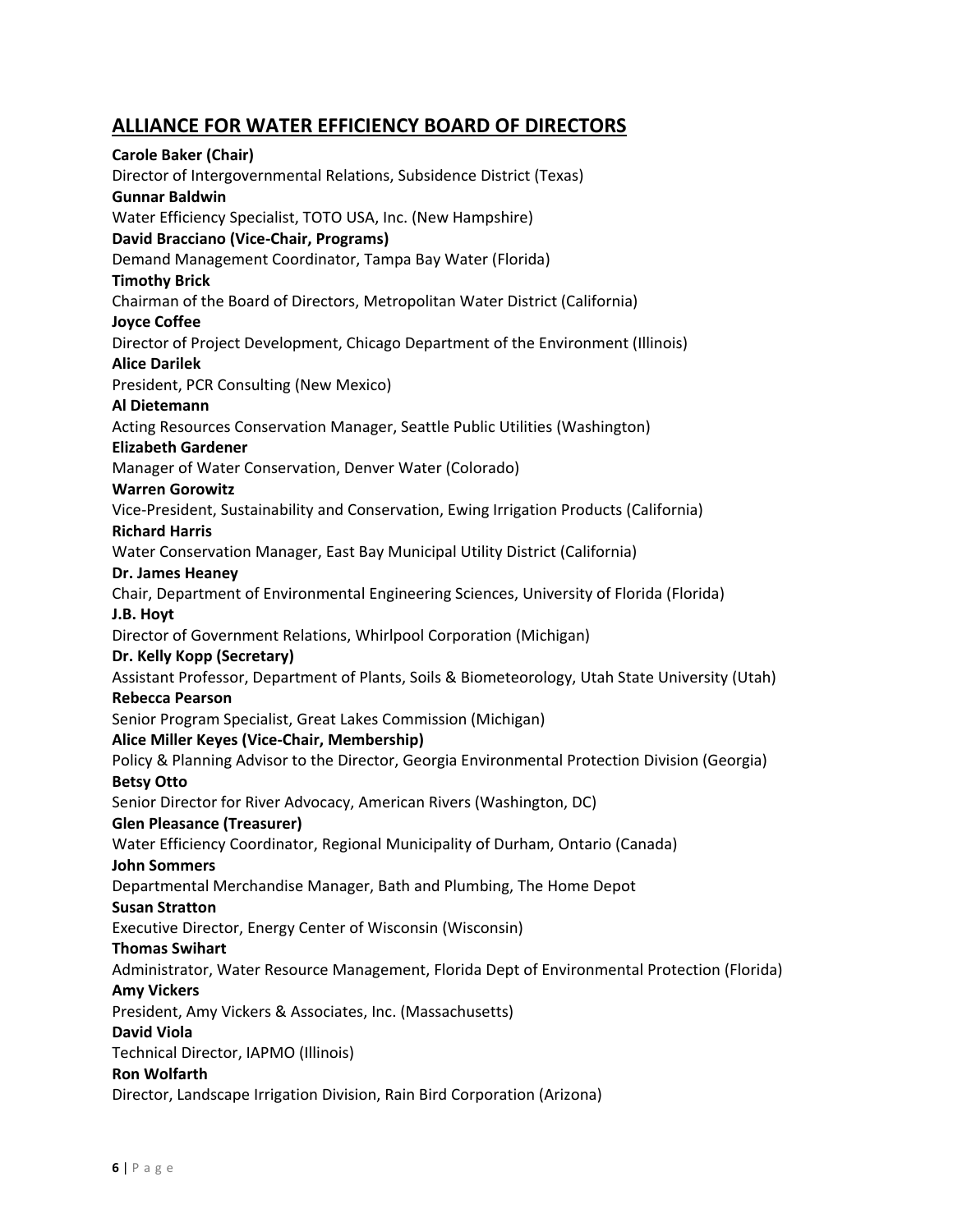## **FURTHER DETAILED RECOMMENDATIONS: WATERSENSE**

#### **1. Create a "road map" for labeling in the non‐residential sector**

WaterSense needs to address the non-residential sectors, particularly those that are known high water users. There are many items of equipment, as well as practices both indoor and outdoor, that are prime candidates for evaluation, stakeholder input, specification development and, eventually, labeling. In doing this, WaterSense needs to meet with water utility conservation practitioners to identify the key elements of and general path for the road map. This includes early identification of the specific sectors in the non-residential category to be given the highest priority.

#### **2. Develop outreach and implementation through new business sectors**

At this time, candidate non‐residential sectors that should be considered by WaterSense in the road map are Hospitality (Lodging, Food Service, Entertainment), Medical Services (Hospitals, Diagnostic and Treatment Centers, Medical and Dental Offices), and Public Facilities (Municipal Facilities, Courts and Penal Institutions, Education, etc.). In each of these categories, stakeholder organizations already exist that are concerned with "green" construction and operating efficiencies (water and energy). Therefore, these three (and perhaps others) constitute a ready and available vehicle for dialog with WaterSense on promotion of further water use reductions. (Many have already achieved significant efficiencies.)

Whether through a formal partnership or an informal relationship, stakeholder organizations in these three areas can be used for both outreach and implementation, something that is not being done on the residential side with the plumbing installers. These organizations can give guidance to WaterSense on how to most effectively communicate with their constituents as well as be useful to WaterSense in offering programs and opportunities that actually yield product installations.

#### **3. Certify plumbers**

As the WaterSense Program is currently being implemented, the lack of a direct "connection" to the plumbing trades is somewhat inhibiting take up of labeled product. It is critical to the indoor portions of the program (plumbing, appliances, and equipment) that the installations be performed by plumbing professionals formally trained and certified in water use efficiency and WaterSense. The current "gap" between outreach and promotion and the actual selection and installation of products is easily addressed.

Rather than the WaterSense developing and maintaining a costly individual certification program for plumbers, WaterSense should instead ally itself (either formally or informally) with GreenPlumbersUSA and other organizations that already have training and certification processes in place. This would be a far more cost‐effective and user‐friendly approach to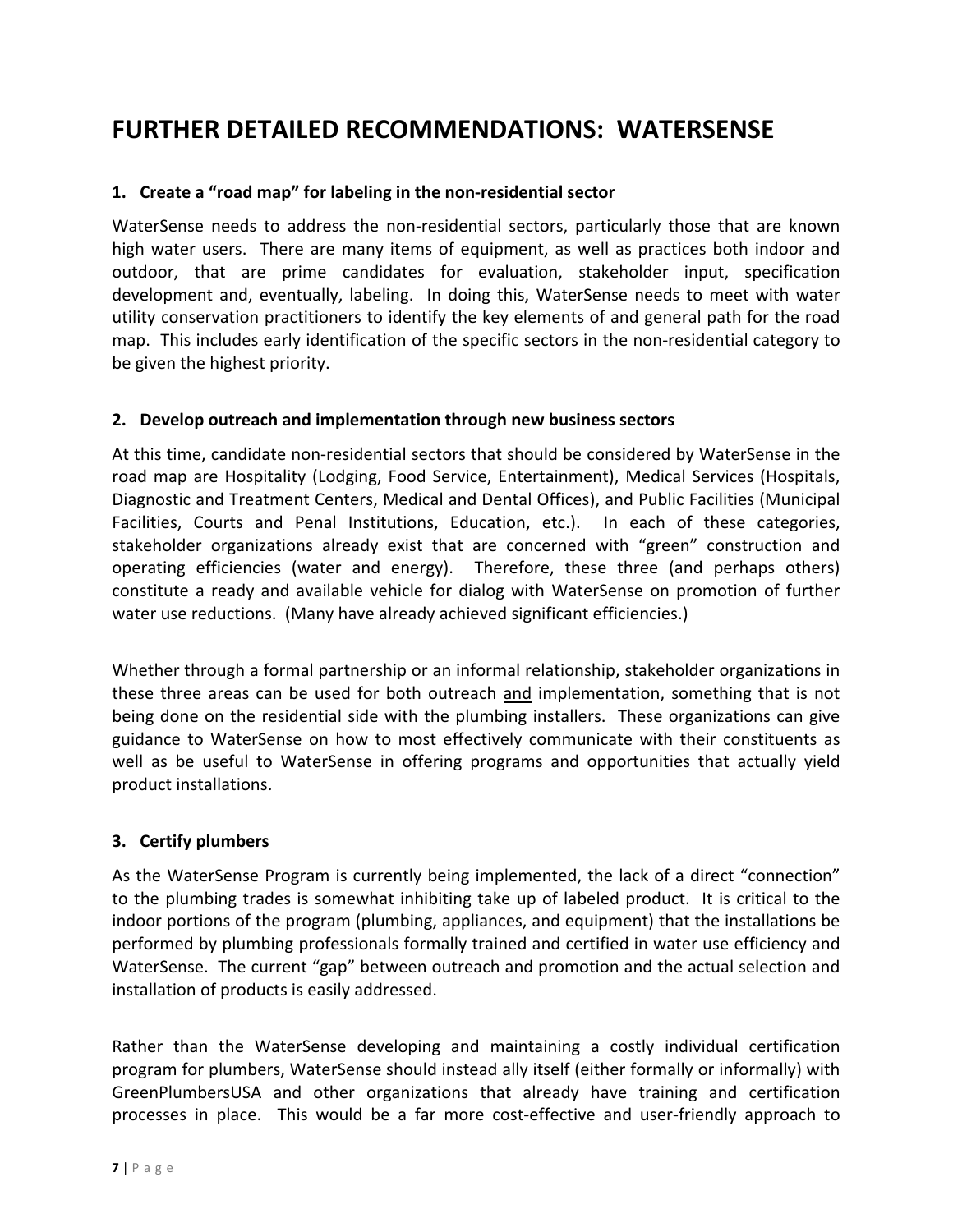involving this important trade. Furthermore, it would assure that new construction seeking a WaterSense "label" would be fully supportive of the program, the products, and the systems. This, then, leads to including a requirement for WaterSense "certified" (or "recognized", "qualified", or "credentialed" if the term "certified" is unacceptable) plumbers to install systems and products in new WaterSense homes.

#### **4. Enact parallel activities**

In general, without a clear road map, WaterSense developments (except for New Homes) seem to move forward in a serial process, rather than parallel, if at all. For example, product candidates are evaluated and specifications developed before any outreach to the sectors using those products takes place. In our view, the development of new WaterSense product specifications (medical equipment, on-premise laundry equipment, food service equipment, water treatment devices, etc.) should move forward along with a parallel track as noted above. That is, developing relationships with the hospitality sector ought to be taking place concurrently with the evaluation of products for that sector; likewise, for the medical services sector. In this way, product evaluation will be enhanced and, to some extent, simplified, as the end‐users are involved in WaterSense decisions about water‐using products.

#### **5. Represent WaterSense on all national green building guidelines and standards activity**

As WaterSense gains traction in the marketplace, WaterSense specifications and labeled products are being called out in national and regional green building programs, guidelines, and ANSI standards across the U.S. Yet, the "connection" between these efforts and the WaterSense staff is limited, largely due to budget and staffing constraints at the agency. It is critical to the future of the green building movement and to the success of WaterSense that this "sector" be recognized. The dominant programs, guidelines, and ANSI standards of national scope need to have WaterSense representation and participation on their committees. This includes the USGBC (LEED), ASHRAE (S189.1 and S191), National Association of Home Builders, and Green Building Initiative.

#### **6. Develop product research**

Currently, WaterSense's evaluation, specification development, and labeling in product areas are being delayed because of a lack of meaningful data on the product and/or the marketplace. WaterSense needs to be authorized to commission the laboratory and field research that is necessary to get their product evaluation process moving forward. In many cases, relying instead upon others to provide data usually results in product categories being shelved, when, in reality, they represent very large areas of potential water use reduction. See further detailed recommendations on water efficiency research later on in this testimony.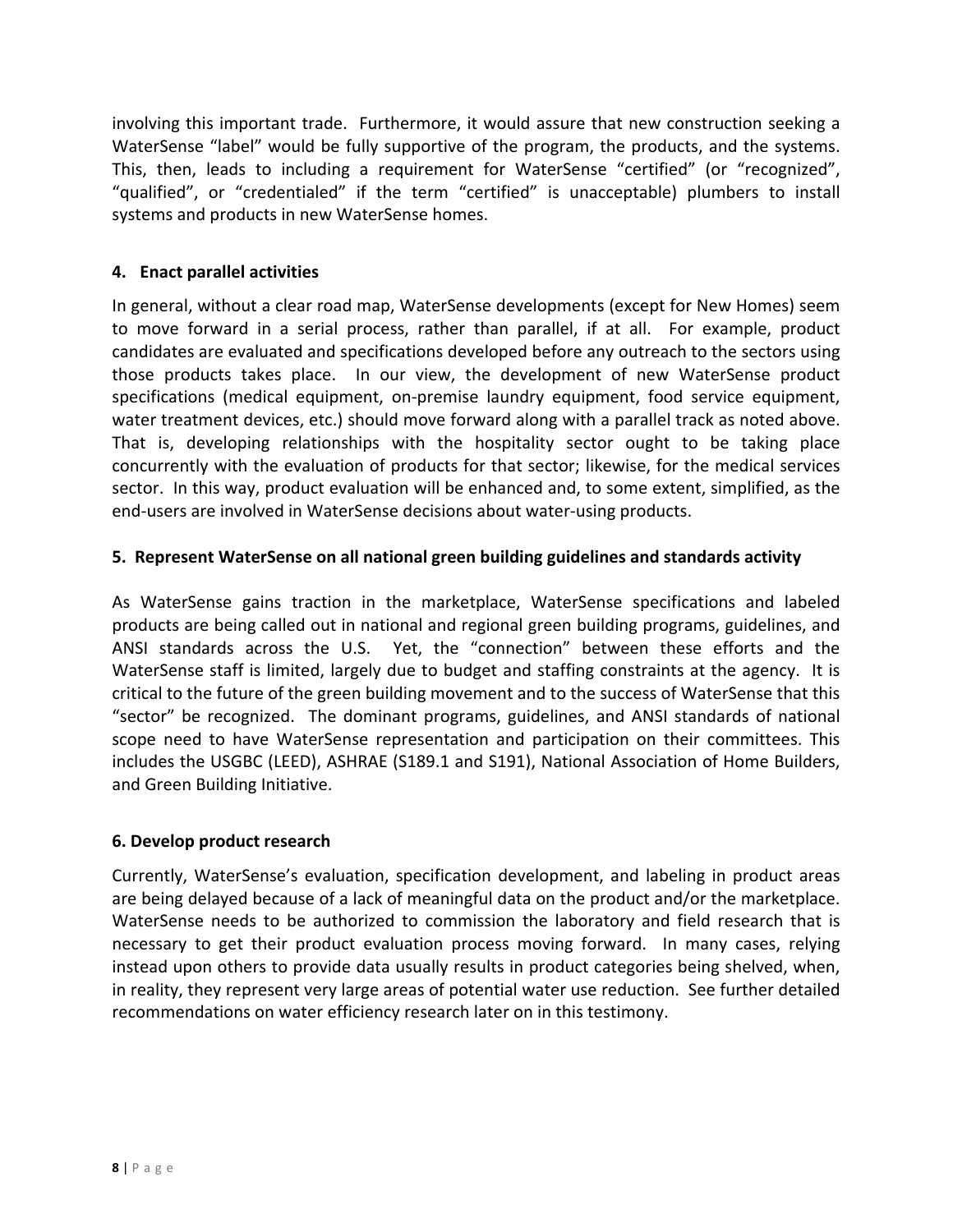## **FURTHER DETAILED RECOMMENDATIONS: GRAY WATER**

#### **1. Recognize gray water as a legitimate source of "new" water**

Graywater is an on‐site source of water that embodies no energy for pumping and transport from some remote location. It requires a level of treatment dependent upon public health and safety and also upon its ultimate end use. However, a universal federal definition of graywater would aid the EPA and states to move forward with actions to capture and use this resource.

#### **2. Research gray water applications and long‐term effects of graywater diversion**

Gray water diversion, treatment, and reuse ‐‐ while certainly providing some significant benefits ‐‐ also creates some potential issues that need to be investigated. Apart from public health and safety, research is needed in the following areas:

- a) Treatment requirements for individual end uses (see 3. below). Each water-using appliance or fixture within a building demands a certain quality of water to function properly and maintain the warranty provisions. Graywater (untreated and treated) distribution within a building, including piping sizes and colors, cross‐connections, and related issues. Necessary separate conveyance systems for collected raw and treated graywater can increase building costs. The need to physically distinguish between blackwater, raw graywater, treated graywater, and potable water piping in the plumbing system is crucial.
- b) Effects of diverting large amounts of graywater that would otherwise be directed to the building drainlines and, ultimately, to the municipal sewer. As less and less liquids are available to transport the solids in the drainlines and sewers, the potential for serious blockages increases. In Australia, advance indications of such problems have been found in some municipal sewer systems.

#### **3. Set national definitions of water quality as they relate to graywater treatment and reuse**

Plumbing manufacturers are concerned that treated gray water meet their specifications for water quality in order for that water to be used to flush their toilets and urinals. Yet, no one has clearly defined what water quality levels will suffice. Appliance manufacturers are reticent to guarantee the cleaning performance of their clothes washers without the use of high quality water. Again, that requested quality level has not been defined. The successful reuse of treated graywater depends upon a full investigation and definition of expected quality metrics.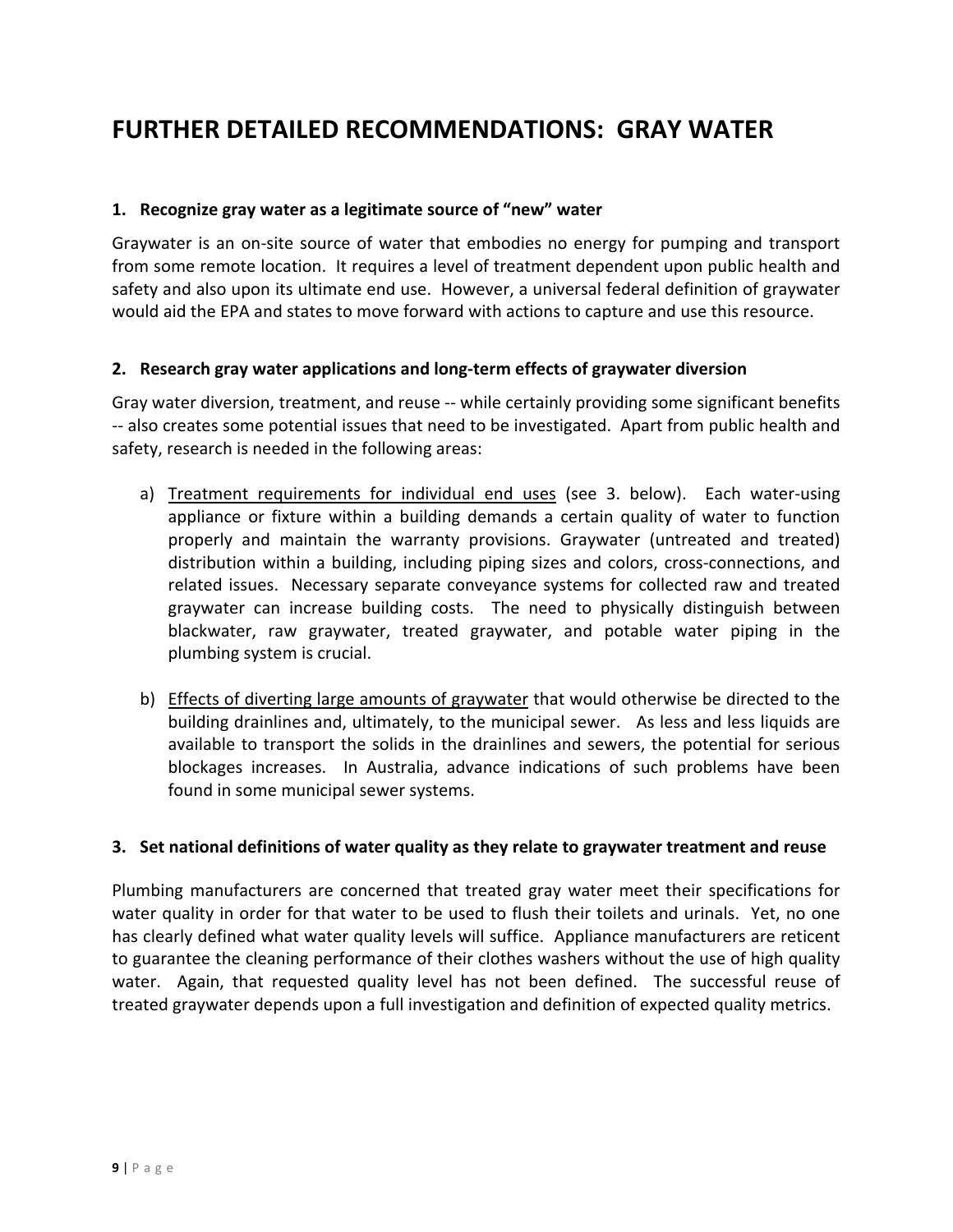## **FURTHER DETAILED RECOMMENDATIONS: RESEARCH**

#### **A national water efficiency research program could be structured as follows:**

- 1. There should be a clear definition of conservation and/or water use efficiency. With states, communities, and EPA itself all facing enormous exposure to the rising costs of water and wastewater infrastructure over the coming decades, an appropriate focal point for research would seem to be the measures and practices that have the greatest potential to make significant reductions in the volumes of treated drinking water deliveries and the associated volumes of wastewater requiring treatment. A quantitative goal of water savings and/or infrastructure dollars avoided may also be useful as an organizing tool for the program. In any event, definitions of end use efficiency, efficiency of potable water distribution systems, and on-site capture and re-use would be most helpful. It is essential that this research program have a focus, and that focus should be articulated in the authorizing legislation.
- 2. As the Department of Energy has learned from years of experience with its energy efficiency R&D programs, road-mapping with industry partners is quite crucial for identifying research agendas that are well‐grounded in the real world and focused upon overcoming specific barriers to more efficient technologies and practices. Partners will tend to bring a range of concerns  $-$  beyond simply reducing water consumption  $-$  to the table, and help identify research directions that have multiple benefits for stakeholders. We recommend that a water efficiency research program contain explicit delineation of stakeholder coordination.
- 3. The issue of cost-sharing should be carefully considered. It may be appropriate for governments to fully fund basic research in fundamental sciences, but a useful water conservation and efficiency R&D program must also consist of applied research. Cost‐ sharing can help identify research partners who are serious and capable, as well as technologies that have been validated by non‐federal financial support. The closer that such technologies are to being market-ready, the greater the non-federal contribution for should be for the remaining research.
- 4. The research program should build in an assessment function that can document measurable results. A research portfolio must include a range of measures, some of which may pay off big and some pay off little if at all. We should not shy away from frank assessment of results; indeed, we should build it into the program from the beginning. The Department of Energy's entire energy efficiency research program was in serious jeopardy in the mid 1990's until the General Accounting Office identified five technologies out of the hundreds that DOE had funded that more than paid for the whole program in energy savings for consumers. EPA ought to be doing that kind of assessment from the beginning of any water efficiency research program.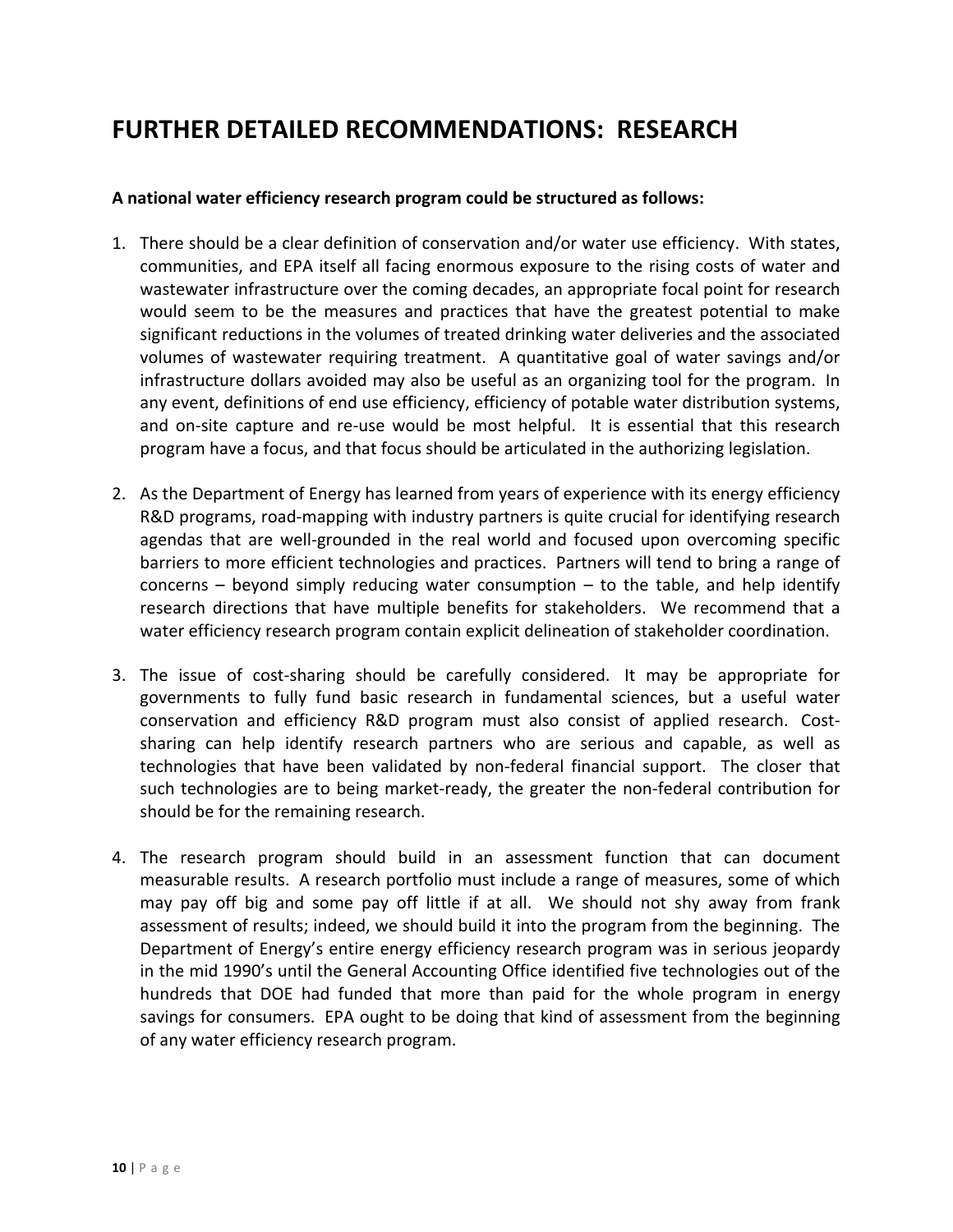### **Specific Water Efficiency Research Needs**

#### **Indoor plumbing product and appliance performance testing and savings measurement.**

This research, largely funded to date by individual water utilities, has been very successful in results achieved even though modestly budgeted. The principal purpose of the testing is to verify that the flow rate or flush volume of the fixtures is at the proper standard, that it can be sustained over time, and that the product performs properly under all conditions. Many independent studies have been completed or are underway, funded by dozens of water utilities and municipalities in U.S. & Canada. Initially undertaken because these utilities wished to test the products they were offering in rebate programs, the studies added value by ranking products for consumers and in identifying needed areas of change for manufacturers. As a result, new specifications have been drawn and products developed; the high‐efficiency 1.28 gallon per flush toilet is an example of a product that evolved based on this work and which was subsequently used productively by the WaterSense program. Another example is the 1.6 gallon per minute pre‐rinse spray valve used in food preparation establishments. Only five years ago pre‐rinse spray valves were the subject of prototype research at the Food Service Technology Center. After testing, and then successful field installation, they proved successful are now a national standard in the 2005 revisions to the Energy Policy Act.

**Attached is a spreadsheet of research needs.** Some research projects are already underway, but most remain unfunded as of this date and need sponsorship. More work is needed in this area to ensure that products perform well as the water efficiency of those products is improved. The consumer needs that performance assurance to make smart investments in water efficiency. The projects total \$770,000 over two years.

Some examples of this work from the attached spreadsheet:

- Evaluating new commercial food steamers that are boiler‐less and connection‐less;
- Testing the transport of waste in drain lines connected to water efficient plumbing;
- Testing the flow rates of showerhead and multiple shower systems;
- Testing the performance and rating of 460 toilet fixture models; and
- Quantifying the savings, if any, of sensor activated faucets and flush valves.

Here are some additional research ideas for the indoor water use sector:

- a) **Reduce the waste of water in hot water lines.**  This waste is both a water and energy problem. A hot water distribution field study is needed to assess the solutions for reducing water waste in new construction as well as in designs for retrofitting existing household and commercial buildings. (Estimated budget: \$350,000.)
- b) **Test the water factor ratings of water using appliances such as dishwashers and clothes washers** in a lab setting and in the field. Since the water factor rating (or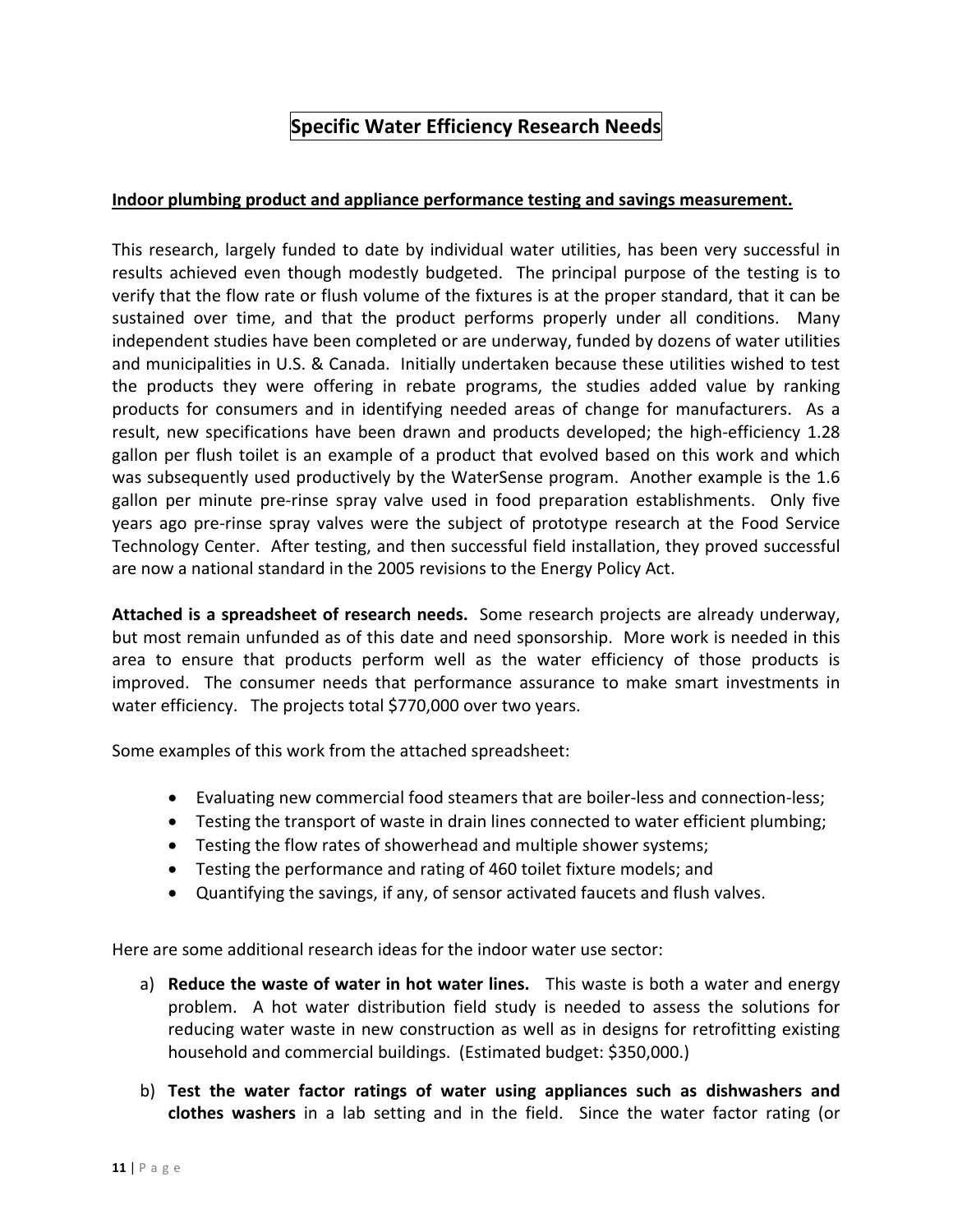amount of water needed to complete an appliance cycle) is a measure of a machine's water efficiency, it should be tested the same as plumbing fixtures have been tested. Another consideration is the performance of these machines over their life cycle, looking at factors like customer satisfaction, reliability, and cost. (Estimated budget: \$300,000.)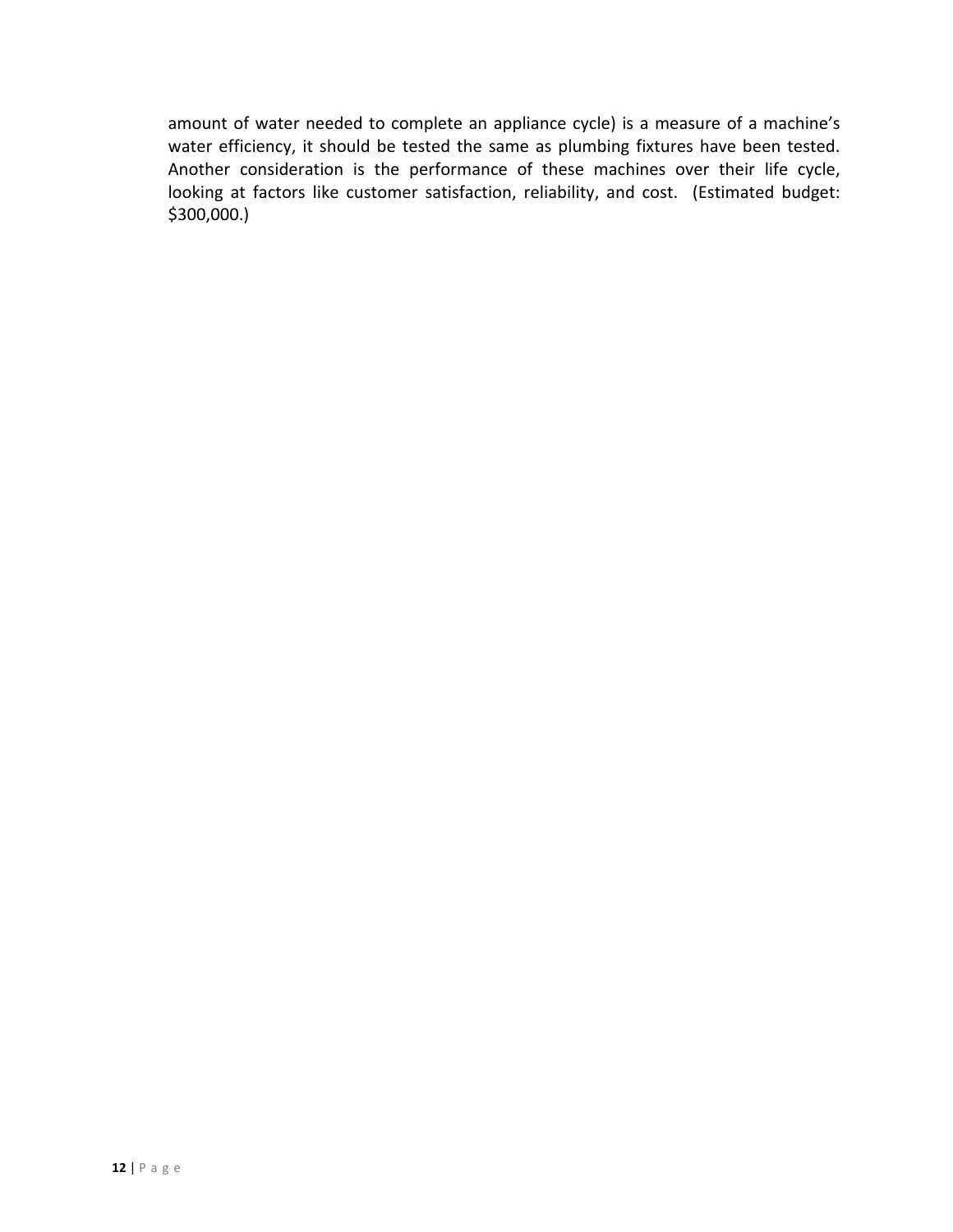### **Specific Water Efficiency Research Needs**

#### **Outdoor water use management and improved landscape irrigation efficiency.**

According to NASA, turf grass is the largest irrigated crop in the U.S, irrigating three times the area of any other crop. As a result, in most areas of the U.S., outdoor irrigation of landscapes is the largest single category of average and peak water use in the urban environment. To determine the water needs of their landscape, Americans have historically relied on the research of agricultural scientists to determine the water needs of plants – even those grown in urban landscapes. This is problematic as the goals of agriculture (maximizing growth and yield) are often different from the goal of urban irrigation (maximizing appearance while minimizing maintenance and water use). Defining the water needs of plants for American urban environments is a huge challenge, but one that must be tackled in order to increase outdoor water efficiency.

Despite droughts and water supply shortages, outdoor water use in this country is steadily increasing. Formerly a fraction of household water use, in some areas of the country it approaches 80% of the water consumed by the average American single‐family household. (The national average is likely between 10% and 50%). Water conservation programs have been very successful indoors; retrofitting a home with water efficient fixtures saves roughly 30% of a household's indoor water use, as studies have shown. The nation needs to be as effective with outdoor water use. More research and development is needed to better understand not only where the best efficiency improvements lie in irrigation system design, installation, and management, but also to understand what motivates the consumer and to identify educational and marketing needs.

Here are some research ideas for the outdoor water use sector:

- a) **Optimize urban irrigation efficiency: minimize water use while maximizing appearance.** This study would measure the water needs of key urban crops such as turf grass and popular ornamental plants under a variety of climatic and soil conditions, in order to develop evapotranspiration (ET) crop coefficients that can be used to minimize unnecessary supplemental water use. This data is particularly important as advances in irrigation technology make it possible to take advantage of this information. In addition, this study would identify the extent of deficit and surplus irrigation practices in the U.S. and the implication of these practices for optimizing irrigation efficiency. (Estimated budget: \$5,000,000.)
- b) **Development of regional plant water use lists.** In order to create landscapes that would have differing levels of drought tolerance, it is necessary to develop plant lists that consumers can use to develop water efficient landscapes with or without the use of permanent in‐ground irrigation systems. This issue is particularly critical in new growth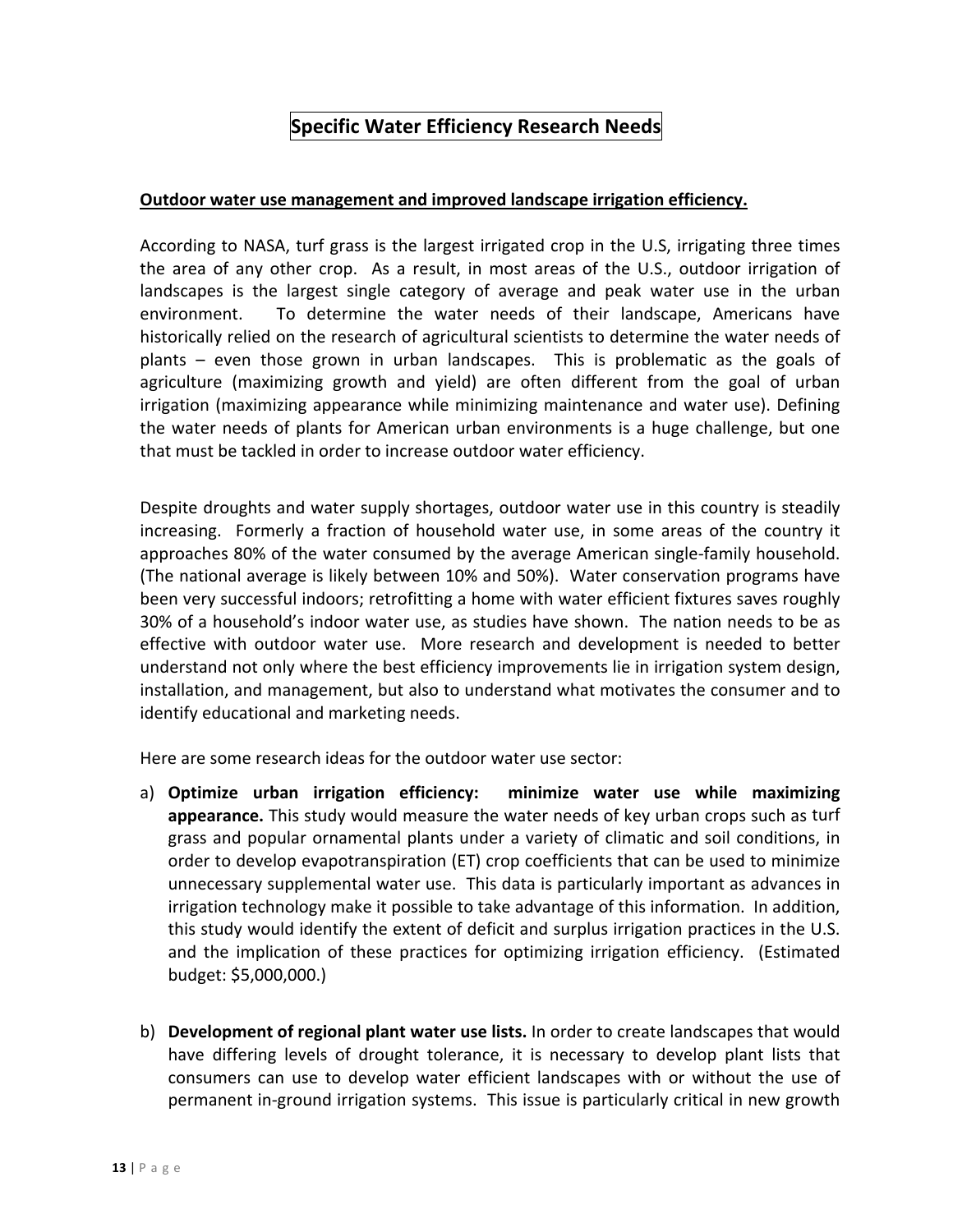areas where land grant colleges have historically focused on agricultural research only. (Estimated budget: \$1,000,000.)

- c) **Develop irrigation product protocols for installation and management standards** to eliminate inefficient irrigation systems from the marketplace and to encourage consumer retrofit. (Estimated budget: \$1,000,000.)
- d) **Design effective landscape marketing programs** in a technology transfer approach to the customer. The best solution for reducing outdoor water use will not be effective if the consumer doesn't participate. (Estimated budget: \$500,000.)
- e) **Designing irrigation systems for efficient application rates.** Most in‐ground irrigation systems are installed for convenience, not designed for efficiency. Even those using reclaimed water are often inefficient. Many water utilities start their programs for the reuse of domestic wastewater believing that reused water should be free or very inexpensive in order to sell the product, and therefore it doesn't matter how much recycled water is applied to the landscape. Times have changed. Reuse water now needs to be conserved as well, both from a conventional water supply shortage management perspective and cost of service perspective. Regardless of the source of water, research is needed to create high efficiency examples that can be utilized as "model" designs that can be adopted by utilities, contractors, and homeowners. (Estimated budget: \$1,000,000.)
- f) **Evaluate the reliability of projected savings from irrigation restriction ordinances.** Many communities are restricting the number of days per week that irrigation is allowed. Some field experience is suggesting that restricting the number of days may actually increase water use, as customers tend to over-irrigate on their designated days. This study would empirically evaluate the extent that consumers are overcompensating, thereby estimating true water savings potential of ordinance‐based strategies. (Estimated budget: \$300,000.)
- g) **Encourage as federal policy separate, dedicated metering and measurement of water used for landscape irrigation.** When landscape water use is accurately measured and separately billed to the customer, opportunities for incentivizing efficiency emerge. Experience has shown that water budgets applied to these irrigated areas are a successful strategy in getting consumer response. Unless the customer knows how much water is being applied annually to the landscape, efficiency practices cannot be effectively marketed.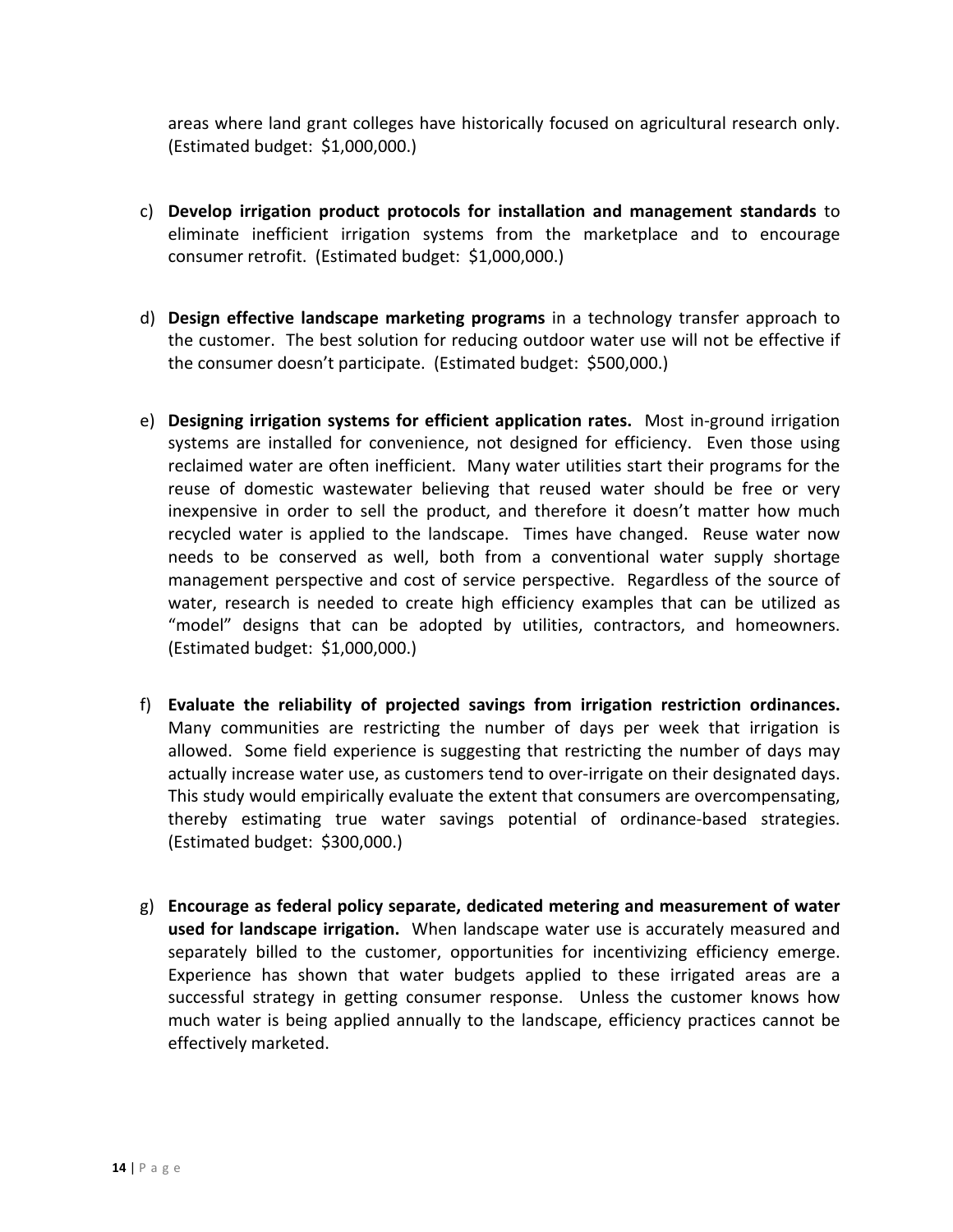- h) **Establish testing facilities for independent evaluation of conventional as well as alternative irrigation systems.** Third party testing is critical to maintaining credibility, and at present no independent testing facilities for irrigation exist except small installations at selected universities. This is a significant issue for the proposed WaterSense label on irrigation equipment, whereas plumbing products bearing the WaterSense label have been third‐party certified as to efficiency standards and performance. We need to build an independent third party irrigation testing and certification facility. (Estimated budget: \$2,000,000.)
- i) **Evaluate the suitability of rainwater harvesting to reduce water use and reduce storm water runoff impacts.** This option has been proven successful where rainfall is regular. However, it can also be successful in more arid regions. A nationwide study can identify geographic locations where rainwater harvesting would be cost-effective, reliable, and can assess any potential side effects of rain water harvesting or regulatory barriers that may exist. (Estimated budget: \$200,000.)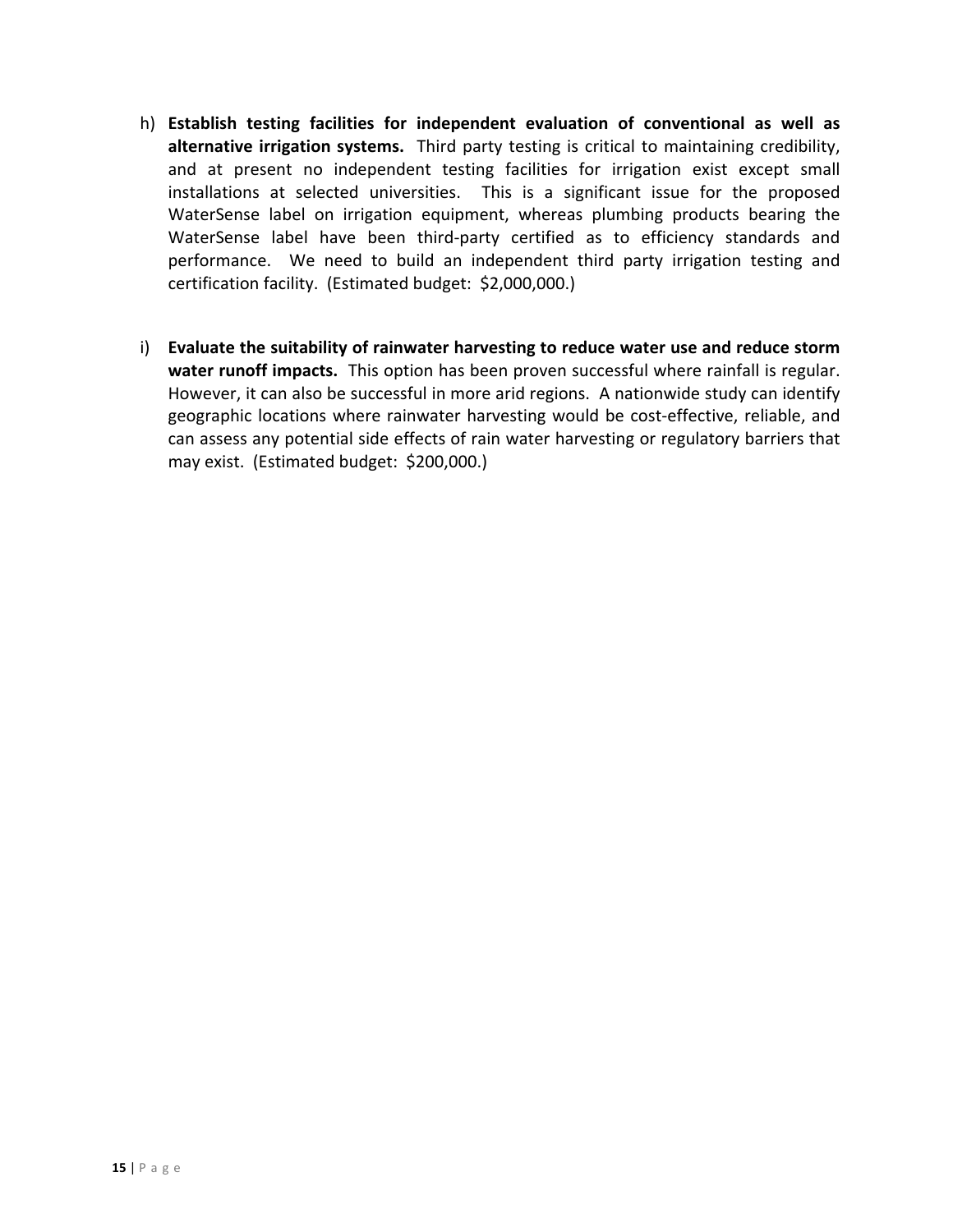### **Specific Water Efficiency Research Needs**

#### **Integrative Research on Selected Topics.**

This research is not directly tied to any specific water efficiency product or program, but instead assesses overall effectiveness, reliability of savings, or consumer responses. This research is critical to evaluating beneficial water use efficiency strategies from a policy as well as program planning perspective.

- a) **Quantify the water and energy connection on a national basis.** The California Energy Commission has conducted research into the embedded value of energy in the state's water supplies. 19% of the state's electric energy demands are related to the pumping, treatment, distribution of drinking water and the collection, treatment and disposal of waste water. 32% of the state's natural gas demands are related to the heating of domestic water. Saving water therefore saves energy and therefore reduces greenhouse gas emissions. It has been quantified in California. But what is the relationship nationally? Regionally? How can water and energy efficiency programs be optimally paired? A national assessment is needed. (Estimated budget: \$350,000.)
- b) **Develop models for state and regional analysis of the water‐energy connection**. More and more cities, regions, and states are adopting very challenging goals to reduce the emission of greenhouse gases. State "Climate Action Plans" call for up to 80% reduction in emissions by 2050. Success will require close attention to all of the human activities associated with the production of greenhouse gases, including water. Creating databases and assessment models for the relationship between water withdrawal, transport, treatment, distribution, end use, and eventual wastewater treatment would aid jurisdictions all over the country in determining what the most cost effective local measures are to implement in programs to reduce climate change impacts. (Estimated budget: \$250,000.)
- c) **Re‐examine baseline data, both residential and non‐residential.** Our best, most recent baseline end use data in the U.S. is now 10 years old. In order to plan conservation programs and to forecast future demand it is critical to understand where and how people use water. What potential exists for water conservation? Which end uses should be targeted? What is the saturation rate of efficient fixtures? This fundamental data needs to be collected on a regular basis. This study will quantify where water is used in homes and businesses across the U.S., identifying key opportunities for conservation savings. (Estimated budget: \$3,000,000 residential; \$3,000,000 commercial/industrial.)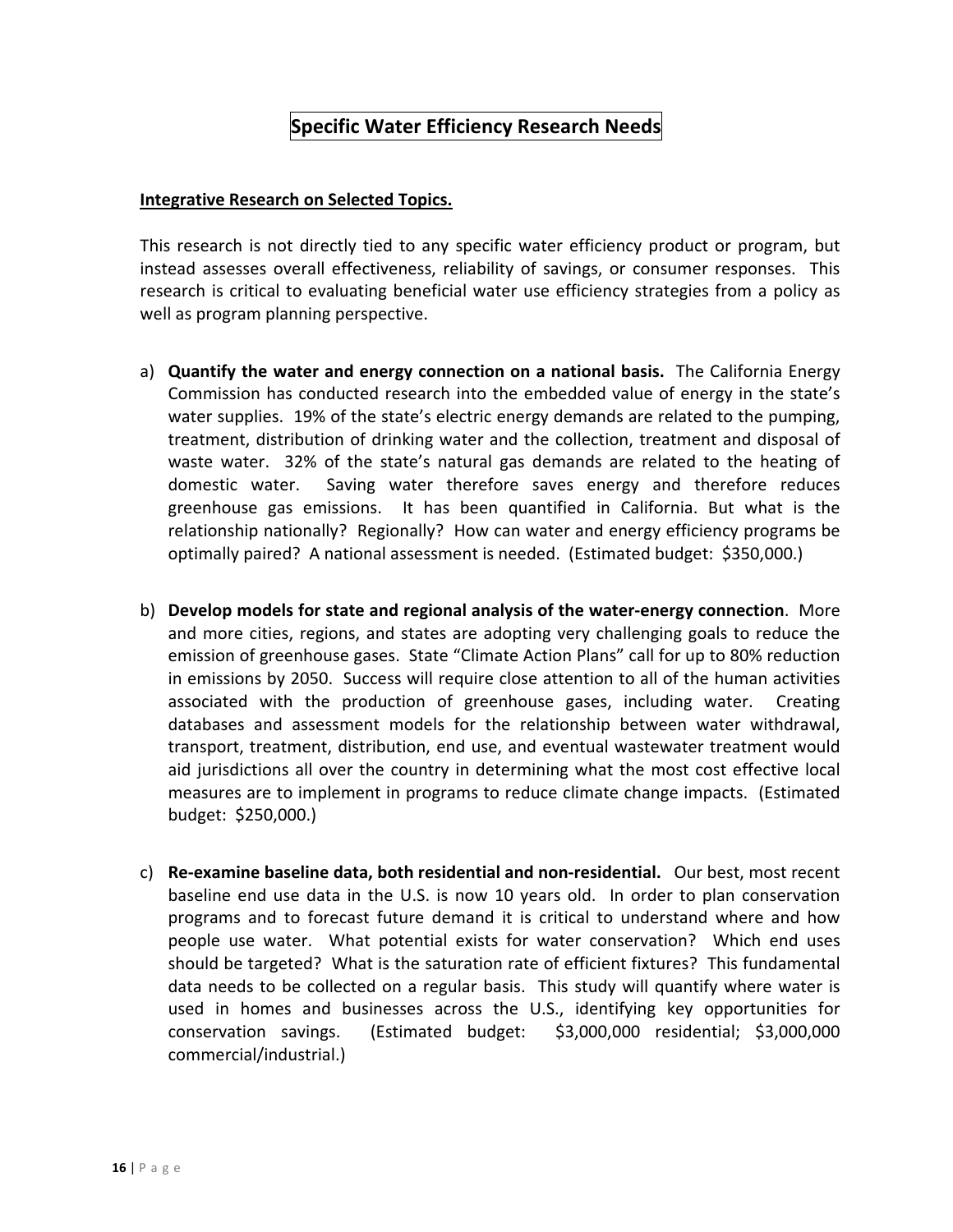- d) **Maximize urban drought response and water shortage demand reductions.** Drought may be a defining feature of the American landscape in the coming decade. When a drought and associated water shortage occurs, urban water providers need reliable information on how to achieve rapid and quantifiable demand reductions. Many of the most sophisticated drought/water shortage response tools must be implemented in advance (such as automatic meter reading and water budgets) through integrated water shortage planning, but others (such as emergency drought pricing and irrigation restrictions) can be implemented quickly when a drought occurs through a similar planning process. Water providers need a toolkit for maximizing drought/water shortage response over a wide range of scenarios including long‐term supply shortages. This study will identify a broad range of effective drought/water shortage response and demand reduction measures and implementation regimes that are applicable to water providers across the United States. (Estimated budget: \$1,500,000.)
- e) **Minimize the economic costs associated with drought response.** Water curtailments due to shortage conditions can result in severe economic damages to both residential and business users. Economic impacts can affect the ways in which urban water providers implement and prioritize management measures. More research is needed to understand the economic costs of coping with water restrictions and the implications for long-term investment in water efficiency and supply development. This study will survey coping behaviors and the range of economic impacts that are likely to be realized during water shortages of various frequencies and durations. The study will assist water providers in properly phasing their drought response plans and will provide and demonstrate criteria for assessing needs for long-term investments in water efficiency for the purposes of increasing water supply reliability. (Estimated budget: \$3,000,000.)
- f) **Analyze water billing data: Making the Most of an Under‐Utilized Resource.** American water utilities typically read water meters and bill their customers once a monthly or every two months. Once this is done, the consumption data is usually stowed away and forgotten. Yet utility billing data is a tremendously rich resource that can be used in a wide variety of ways to target water efficiency efforts, track changes in water use, identify potential leakage, and help with infrastructure and conservation planning. This study will tackle the subject of water billing data from top to bottom, developing a set of best management practices for classifying water customers and storing, maintaining, and utilizing these data to their maximum potential. (Estimated budget: \$750,000.)
- g) **Analyze the true impacts of "Demand Hardening."** Demand hardening is a theory that puts a negative spin on water conservation efforts. According to this theory, as an area's water conservation potential is maximized there is less that can be done in times of a water shortage or drought. In other words, it is perceived that water conservation may impact a water system's flexibility in times of a water shortage. Field experience suggests that as technology changes and new products appear in the marketplace, there will always be additional conservation potential. However, research should be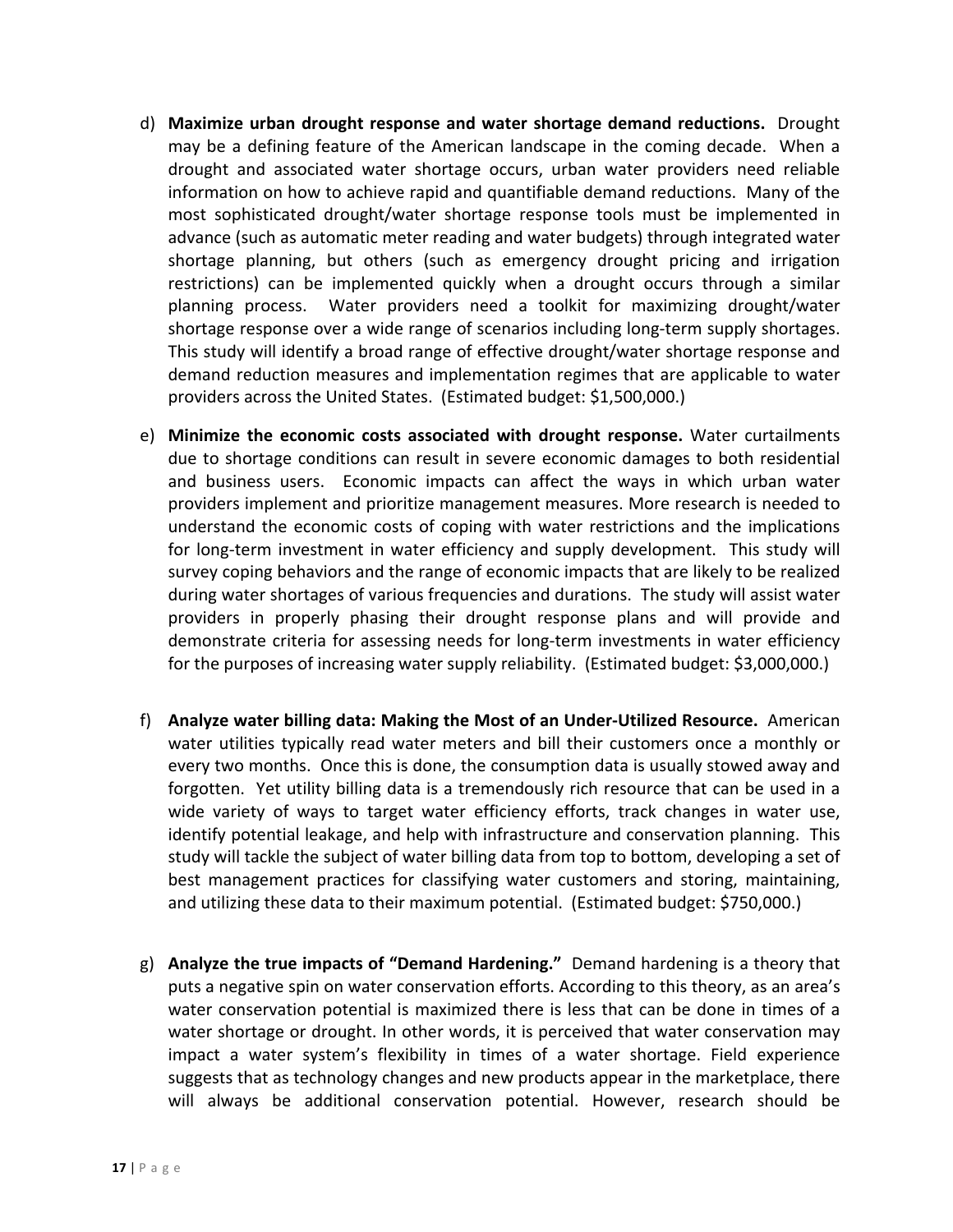undertaken to determine if demand hardening is indeed a negative side effect of water conservation and what can be done to deal with it in times of a water shortage. Metrics also need to be established to determine what constitutes efficient water use to avoid penalizing already efficient water users when drought occurs. (Estimated budget: \$400,000.)

- h) **Assess the Benefit of Water Conservation on a National Level.**  How does water conservation fit within the broader social, economic, environmental and other policy trends facing the country today? Water conservation on a National level and the resulting economic and environmental benefit needs to be studied and well articulated. Why should we conserve water and what is the national benefit as opposed to the local or regional benefit? An in depth study that assesses multiple regions of the United States in regards to fresh water resources, political issues and water rights, Federal policies regarding water supply subsidy, regional water conflicts, current water treatment/delivery infrastructure, current water demands, future water demands, energy implications, and conservation potential will help strengthen our collective understanding of freshwater resources and raise awareness for the need for water conservation. (Estimated Budget: \$600,000.)
- i) **Opportunities to better utilize waste heat among commercial and industrial water** users. Many businesses need to discharge waste heat from a variety of cooling and process water applications. This waste heat could be better utilized to pre‐heat water for other applications by that business or other nearby businesses. Research is needed into opportunities and barriers to the creation of public/private "hot water utilities". These utilities would purchase waste heat and in turn sell hot water or generate energy. These new utilities would help conserve both water and energy by better utilization of industrial waste heat. (Estimated budget: \$300,000.)
- j) **Analyze the Effectiveness of Consumer Outreach and Education.** It is currently difficult to estimate the savings associated with water conservation outreach and education programs. There is a need for research in this area that will help planners estimate the impact of outreach efforts. What exactly do outreach and education programs provide in regards to social capital and water savings? Actual case studies can be followed and impacts of outreach and education can be determined using qualitative analysis and sophisticated modeling to isolate the actual water savings. (Estimated Budget: \$300,000.)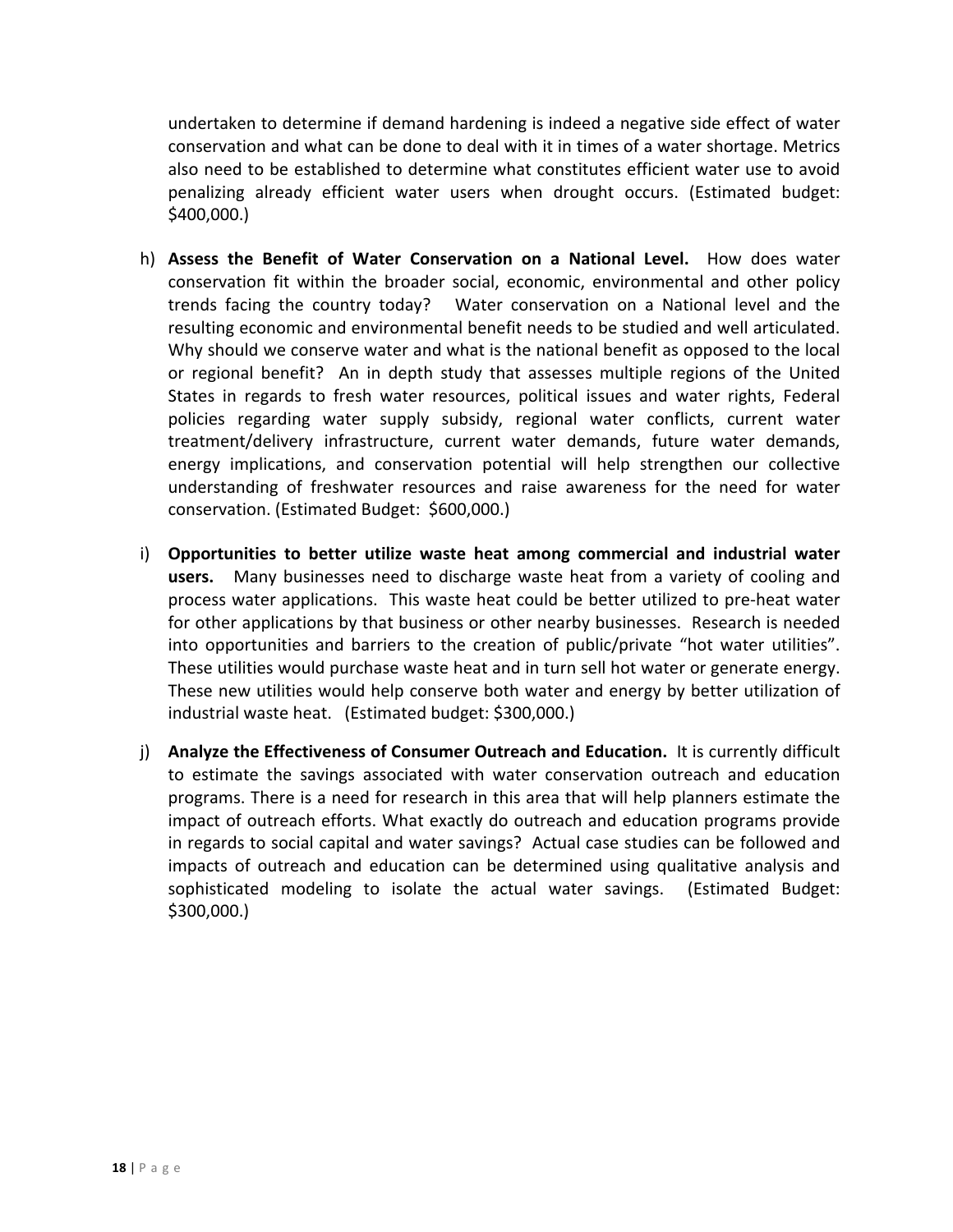### **Specific Water Efficiency Research Needs**

#### **Opportunities for Innovation in Green Building.**

The Brookings Institution estimates that of all the homes that will exist in the US by 2030, a full half of them have not yet been built. This is a significant opportunity: to build that half as sustainably as we can. The trend is unfortunately the reverse. New homes that are now being built use 12‐20% more water, as studies have shown. In one development the homes used 60% more water than their neighbors. Research and development needs to take place in this critical area, to foster water‐efficient designs alongside specifications for green building materials and energy efficiency.

Here are some research ideas in this area:

- a) **Design more effective residential hot water distribution systems.** The designs and specifications should include manifold systems, hot water re‐circulating and on‐demand systems. (Estimated budget: \$400,000.)
- b) **Incentivize new building comfort systems and technologies** that will focus on water efficiency. Cooling towers in air conditioning systems are a significant opportunity for water savings. (Estimated budget: \$300,000.)
- c) **Assess the cost‐effectiveness of centralized automatic monitoring systems** for managing water demand. The consumer appears to respond to such systems for managing their energy demands. Would the same be true for water? (Estimated budget: \$400,000.)
- d) **Analyze the water quality implications of joint use of landscapes for infiltrating storm water and reuse water**. What do we need to know before this strategy gets too prevalent? Are there water quality and health risks? Local Health Department barriers? (Estimated budget: \$700,000.)
- e) **Develop small scale gray water reuse systems for residential and small commercial** use. One of the best opportunities for conserving water in America is the re-use of gray water for flushing toilets and watering plants. Economically, it often makes sense to accomplish this at the customer level. There are currently numerous barriers to using gray water ranging from western water law to local health codes. This study will examine the issue of gray water and will propose a set of federal regulations that can help clear the way for widespread implementation of small‐scale gray water reuse. This study will help Americans to take advantage of one of the easiest and best water saving opportunities available. (Estimated budget: \$3,000,000.)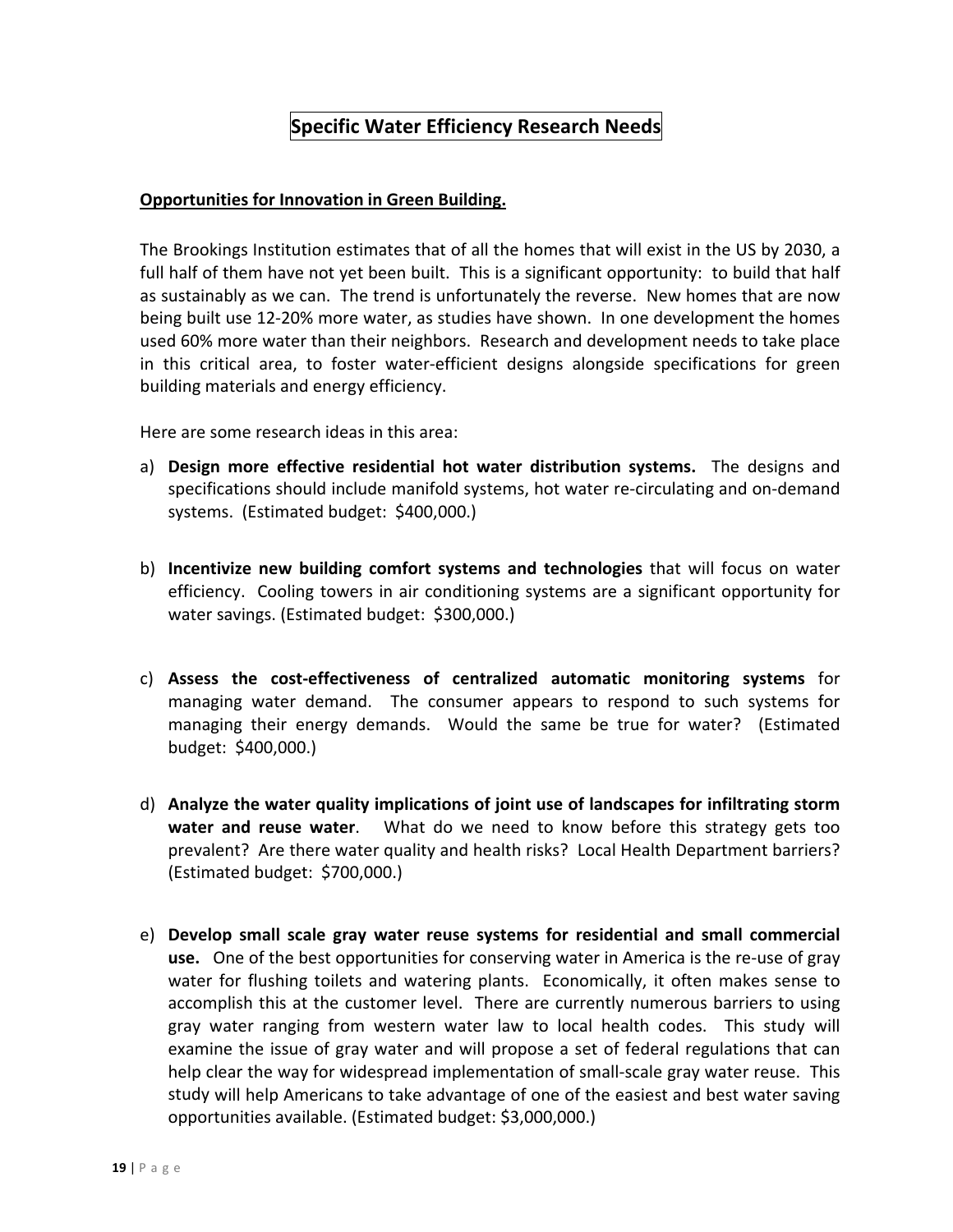- f) **Develop a simple method for the consumer to evaluate water conservation options**. This goes beyond the applicable water saving technologies to get at the cost and benefit issues of water conservation at the consumer level. Simple evaluation techniques need to be developed to help water customers understand life cycle benefits of conservation and therefore the benefits of investing in alternative retrofits or new construction options. This research could result in an educational curriculum, report, and/or instructional website that would provide guidance on determining relevancy and estimating costs and benefits from water efficiency. (Estimated budget: \$250,000.)
- g) **Create green building guidelines for landscapes that emphasize minimal or no irrigation once established**. The purpose of these guidelines would be to develop model standards that could be adopted by utilities and local governments. (Estimated budget: \$500,000.)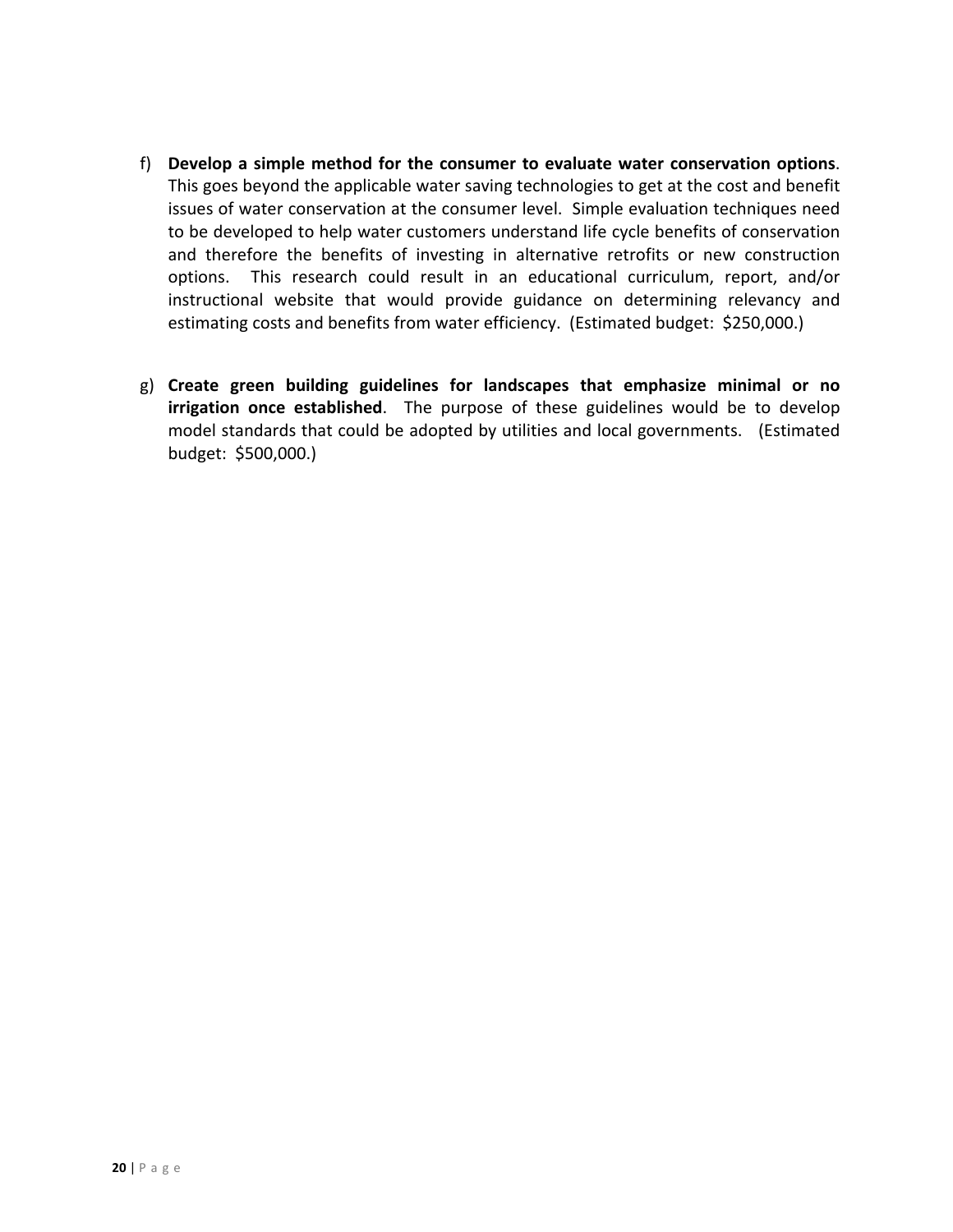### **ALLIANCE FOR WATER EFFICIENCY Proposed Research Projects: Estimated Budget Summary**

| $\mathbf{1}$<br>$\overline{2}$ | Indoor plumbing products research (separate spreadsheet)*<br>Reduce hot water waste | \$870,000              |
|--------------------------------|-------------------------------------------------------------------------------------|------------------------|
| 3                              |                                                                                     | \$350,000<br>\$300,000 |
| 4                              | Test water factor ratings of appliances                                             |                        |
|                                | Develop ET crop coefficients                                                        | \$5,000,000            |
| 5                              | Regional plant water use lists                                                      | \$1,000,000            |
| 6                              | Irrigation product protocols/standards                                              | \$1,000,000            |
| $\overline{7}$                 | Effective landscape marketing programs                                              | \$500,000              |
| 8                              | Efficient systems for irrigation application                                        | \$1,000,000            |
| 9                              | Study of irrigation restriction ordinances                                          | \$300,000              |
| 10                             | Testing facilities for irrigation technology                                        | \$2,000,000            |
| 11                             | Evaluate rainwater harvesting                                                       | \$200,000              |
| 12                             | Quantify water/energy nationally                                                    | \$350,000              |
| 13                             | Models for analysis of water/energy                                                 | \$250,000              |
| 14                             | Baseline data: residential                                                          | \$3,000,000            |
| 15                             | Baseline data: commercial/industrial                                                | \$3,000,000            |
| 16                             | Drought response & demand reductions                                                | \$1,500,000            |
| 17                             | Economic effects of drought response                                                | \$3,000,000            |
| 18                             | Analyze water billing data                                                          | \$750,000              |
| 19                             | Analyze demand hardening                                                            | \$400,000              |
| 20                             | Benefits of conservation                                                            | \$600,000              |
| 21                             | Utilizing waste heat                                                                | \$300,000              |
| 22                             | Effectiveness of consumer outreach                                                  | \$300,000              |
| 23                             | Design new hot water distribution systems                                           | \$400,000              |
| 24                             | New building comfort systems                                                        | \$300,000              |
| 25                             | Evaluate consumer real time water monitoring                                        | \$400,000              |
| 26                             | Water quality of storm water/reuse water                                            | \$700,000              |
| 27                             | Small scale gray water systems                                                      | \$3,000,000            |
| 28                             | Consumer cost/benefit methods                                                       | \$250,000              |
| 29                             | Green Building guidelines for minimal landscape watering                            | \$500,000              |
|                                | <b>TOTAL</b>                                                                        | \$31,520,000           |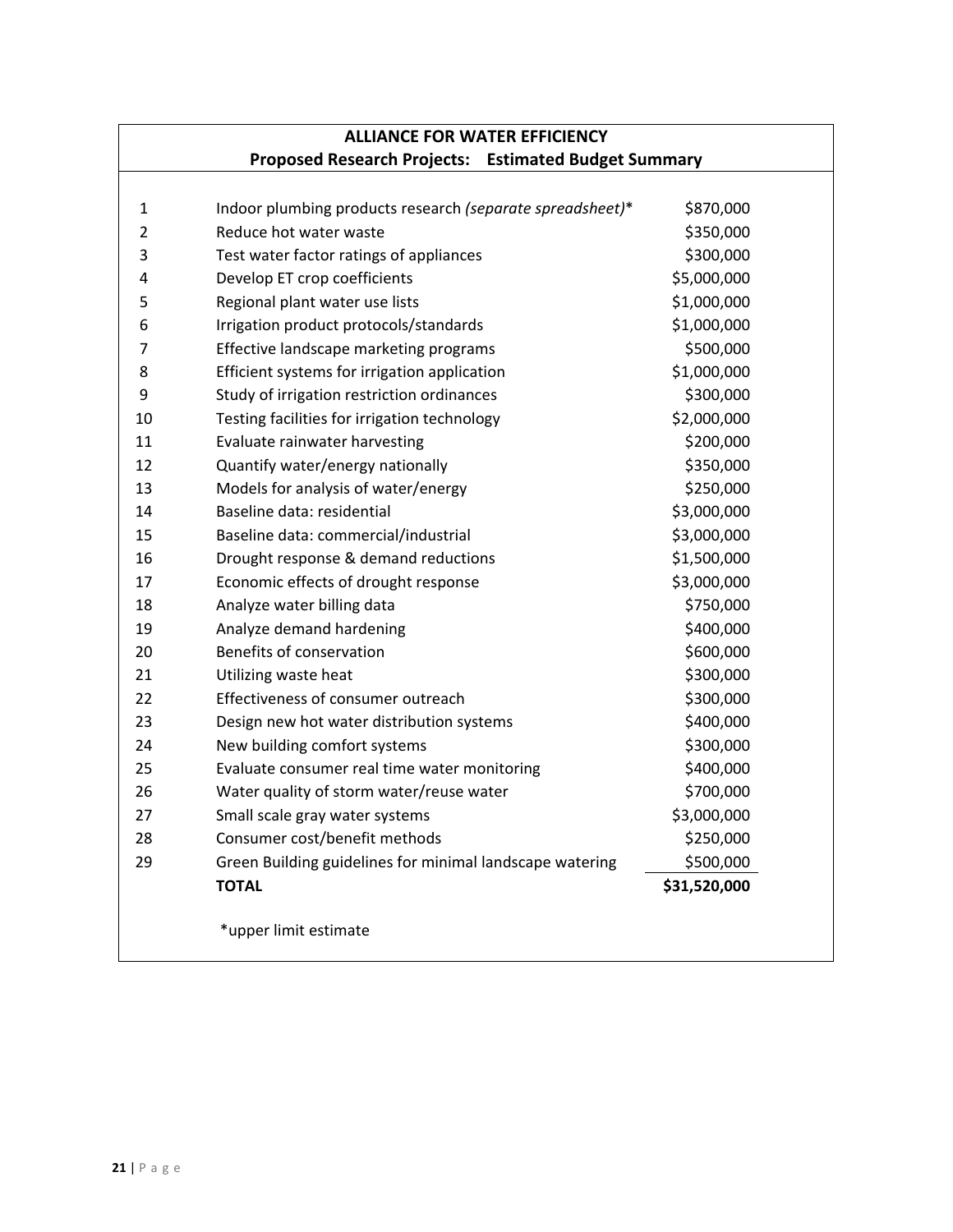

| Proj<br>No.    |                                                                                                       |                                               | <b>Issues to be Addressed</b>                                                                                                                                                                                                                                                                                                                                                                                                                                                                                                                                                                                                                                                                                                                                                                                                                                                                                                                                                                                                                                                                                                                                                  | <b>Deliverables</b>                                                                                                                                                                                                                                                                                                                    | <b>Status</b>                                                                                                                                                                                                                                                                                                                                                                                                                                                                                                                                                                                                                                                                                                                                                                                                                              |
|----------------|-------------------------------------------------------------------------------------------------------|-----------------------------------------------|--------------------------------------------------------------------------------------------------------------------------------------------------------------------------------------------------------------------------------------------------------------------------------------------------------------------------------------------------------------------------------------------------------------------------------------------------------------------------------------------------------------------------------------------------------------------------------------------------------------------------------------------------------------------------------------------------------------------------------------------------------------------------------------------------------------------------------------------------------------------------------------------------------------------------------------------------------------------------------------------------------------------------------------------------------------------------------------------------------------------------------------------------------------------------------|----------------------------------------------------------------------------------------------------------------------------------------------------------------------------------------------------------------------------------------------------------------------------------------------------------------------------------------|--------------------------------------------------------------------------------------------------------------------------------------------------------------------------------------------------------------------------------------------------------------------------------------------------------------------------------------------------------------------------------------------------------------------------------------------------------------------------------------------------------------------------------------------------------------------------------------------------------------------------------------------------------------------------------------------------------------------------------------------------------------------------------------------------------------------------------------------|
| 1              | <b>ONGOING WORK)</b><br><b>Estimated Annual</b><br><b>Funding Level</b>                               | Plumbing Standards - U.S. and Canada<br>Small | STANDARDS: Plumbing standards form the basis for many of the plumbing code provisions. As<br>such, standards are continually evolving as new products and technologies are developed for th<br>marketplace. Today, new water-efficient products and technologies are being developed by the<br>plumbing industry and many creative individuals. In many cases, these products and<br>technologies need to be addressed by standards and permitted by the plumbing codes.<br>The plumbing standards committees are currently addressing the following topics related to<br>water-efficiency and water conservation programs: (1) Currently underway: harmonizing the<br>plumbing standards of the U.S. and Canada to create a single standard that will ultimately result<br>in more water-efficient products in the marketplace; (2) development of showerhead<br>performance specifications as part of ASME A112.18.1/CSA 125.1 and in support of the EPA's<br>WaterSense Program; and (3) about to commence: amendment of the existing ASME ANSI<br>standards for toilets and urinals to fully recognize HETs and HEUs as a separate set of water-<br>efficiency thresholds. | 1) Twice annual status reports to<br>participating (funding) organizations<br>2) Periodic standards updates on<br>selected water efficiency websites<br>3) New U.S.-Canadian harmonized<br>standards for plumbing fixtures and<br>fittings<br>4) Standards for high-efficiency urinals<br>(HEUs) and high-efficiency toilets<br>(HETs) | 1) Published ASME A112.19.19-2006 for vitreous china non-water urinals<br>2) Ongoing work to harmonize standards between the U.S. & Canada (toilets,<br>urinals, and other plumbing fixtures & fittings covered by ASME A112 and CSA<br>B45)<br>3) To begin work toward an additional water-efficiency threshold in the<br>A112.19.2 standard that would cover 0.5-gpf/1.9-lpf urinals (high-efficiency<br>urinals - HEUs) and high-efficiency toilets (HETs).<br>4) Showerhead standards (A112.18.1), including efficiency and performance,<br>currently being addressed by U.S.-Canadian harmonization group in<br>coordination with the WaterSense Program<br>5) Additional water-efficient technologies and plumbing products will be<br>introduced in the coming years and may need to be addressed within the<br>national standards. |
| $\overline{2}$ | Plumbing & Building Codes (Residential &<br>Commercial) (ONGOING WORK)                                |                                               | CODES: Plumbing codes are the means by which new standards are implemented and<br>maintained. For example, the need for codes to fully address and permit non-water urinals is an<br>example of current focus. (Some jurisdictions do not currently permit these urinals for a variety<br>of reasons.) A second critical area is that of incorporating structured plumbing into the                                                                                                                                                                                                                                                                                                                                                                                                                                                                                                                                                                                                                                                                                                                                                                                            | 1) Twice annual status reports to<br>participating water utilities<br>2) Periodic updates on selected water<br>efficiency websites                                                                                                                                                                                                     | 1) Uniform Plumbing Code (UPC) will fully address non-water urinals,<br>2) Alliance for Water Efficiency representation on the UPC Technical<br>Committee and Task Groups will be continued.<br>3) Additional representation by water-efficiency interests is needed.                                                                                                                                                                                                                                                                                                                                                                                                                                                                                                                                                                      |
|                | <b>Estimated Annual</b><br><b>Funding Level</b>                                                       | Small                                         | plumbing/building codes. The third area of importance relates to expanding the applications of<br>greywater systems into the codes.                                                                                                                                                                                                                                                                                                                                                                                                                                                                                                                                                                                                                                                                                                                                                                                                                                                                                                                                                                                                                                            | 3) Adoption and/or expanding water-<br>efficient technologies into prevailing<br>plumbing codes and building codes<br>(non-water consuming urinals,<br>structured plumbing, greywater<br>systems, and others)                                                                                                                          |                                                                                                                                                                                                                                                                                                                                                                                                                                                                                                                                                                                                                                                                                                                                                                                                                                            |
| 3              | <b>UNAR Development &amp; Implementation (Res.</b><br>& Commercial Toilet Fixtures) (ONGOING<br>WORK) |                                               | JNAR (Uniform North American Requirements) for toilet fixtures: Water utilities implement<br>toilet replacement programs without assurance that predicted water savings will materialize<br>(flapper failure, incorrect flapper replacement, customer tampering with the toilet,<br>unsatisfactory performance, etc.). Furthermore, even with efforts to encourage improved flush<br>performance, a few tollet fixtures are still not stellar performers and generate complaints from                                                                                                                                                                                                                                                                                                                                                                                                                                                                                                                                                                                                                                                                                          | 1) UNAR qualified toilet lists -<br>documented and posted for public use<br>2) Periodic progress reports to<br>participating water utilities posted on<br>the web                                                                                                                                                                      | UNAR for toilets is a combination of Maximum Performance (MaP) testing and<br>the Los Angeles Supplementary Purchase Specification (SPS). A full<br>specification (version 1.2 - posted on the AWE website) has been developed<br>and has been addressed by stakeholder representatives. (Stakeholders include<br>water utilities and plumbing manufacturers.) UNAR is being used by water                                                                                                                                                                                                                                                                                                                                                                                                                                                 |
|                | Estimated<br><b>Funding Level</b><br>(Remaining Work)                                                 | Small                                         | customers. UNAR provides information re: which toilet fixtures assure long-term water savings<br>AND meet customers' flush performance expectations. UNAR provides for testing toilet fixtures<br>against its own performance and water savings sustainability requirements. Water utilities are<br>using the web "list" of UNAR-qualified fixtures as criteria for toilet rebate or voucher programs,<br>or for guiding toilet purchases for giveaways or direct install programs. A UNAR for flushometer<br>type toilet fixtures is planned.                                                                                                                                                                                                                                                                                                                                                                                                                                                                                                                                                                                                                                 |                                                                                                                                                                                                                                                                                                                                        | utilities in the U.S. and Canada as the specification-of-choice for their toilet<br>replacement programs. The list of UNAR-compliant toilet fixtures is posted on<br>the AWE website (and others). The UNAR specification for HETs was one of the<br>bases for the WaterSense specification for HETs. As such, with minimal<br>exception, the two specifications are identical. (NOTE: Ultimately, the<br>WaterSense specification for HETs and listings will replace the UNAR listing for<br>HETs as a higher percentage of UNAR HETs become WaterSense-certified and<br>are labeled with the WaterSense logo.) The next step for the UNAR for toilet<br>fixtures process is to address commercial flushometer valve toilets.                                                                                                             |
| 4              | <b>Flapper Identification and Listings</b><br><b>ONGOING WORK)</b>                                    |                                               | TOILET FLAPPERS: Toilet flappers are subject to periodic degradation and failure during the life<br>of a gravity-fed fixture and, as a consequence, can lead to leakage and loss of expected water<br>savings. It is critical that the end-user (customer) be equipped with the information needed to<br>identify and locate the correct replacement flapper for the toilet. Tampa Bay Water developed                                                                                                                                                                                                                                                                                                                                                                                                                                                                                                                                                                                                                                                                                                                                                                         | 1) The database has been posted by<br>Tampa Bay Water on<br>www.toiletflapper.org and will be<br>periodically updated as new                                                                                                                                                                                                           | Up-to-date listing of flappers to be completed annually.                                                                                                                                                                                                                                                                                                                                                                                                                                                                                                                                                                                                                                                                                                                                                                                   |
|                | Estimated<br><b>Funding Level</b>                                                                     | Micro                                         | and made public a substantial database on ULF toilets and their flappers - see website:<br>www.toiletflapper.org Using this database, customers will be more likely to install a<br>replacement flapper that maintains the original 1.6-gpf/6.0-L design flush volume. Database<br>needs information "gaps" filled in and must be continually updated as new toilet fixtures are<br>introduced into the marketplace.                                                                                                                                                                                                                                                                                                                                                                                                                                                                                                                                                                                                                                                                                                                                                           | information is added. This is an<br>ongoing process and will not be the<br>subject of a "final report" per se.                                                                                                                                                                                                                         |                                                                                                                                                                                                                                                                                                                                                                                                                                                                                                                                                                                                                                                                                                                                                                                                                                            |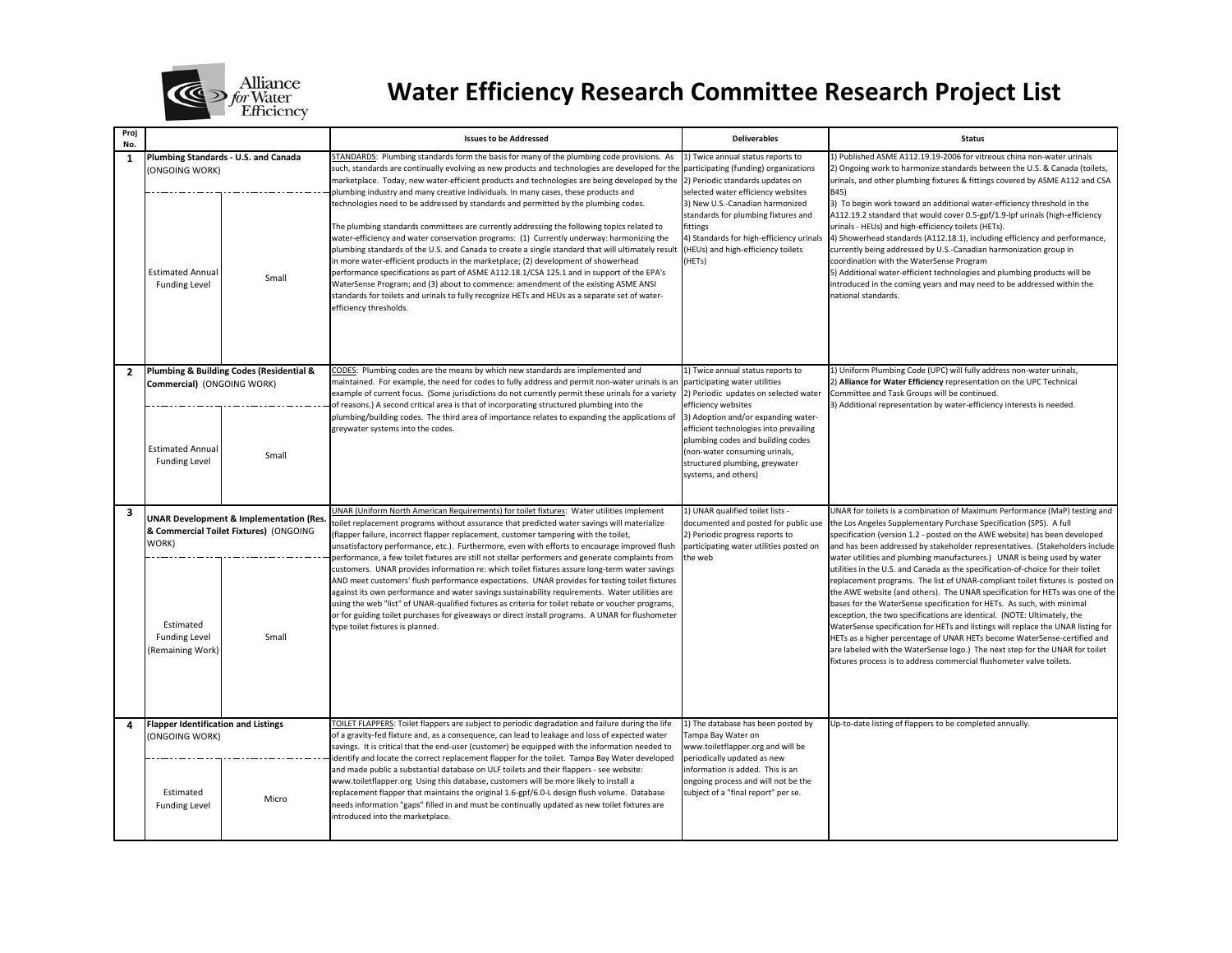

| Proj<br>No.             |                                                                                                                      |                                                  | <b>Issues to be Addressed</b>                                                                                                                                                                                                                                                                                                                                                                                                                                                                                                                                                                                                                                                                                                                                                                                           | <b>Deliverables</b>                                                                                                           | <b>Status</b>                                                                                                                                                                                                                                                                                                                                                                                                                                                                                                                                                                                                                      |
|-------------------------|----------------------------------------------------------------------------------------------------------------------|--------------------------------------------------|-------------------------------------------------------------------------------------------------------------------------------------------------------------------------------------------------------------------------------------------------------------------------------------------------------------------------------------------------------------------------------------------------------------------------------------------------------------------------------------------------------------------------------------------------------------------------------------------------------------------------------------------------------------------------------------------------------------------------------------------------------------------------------------------------------------------------|-------------------------------------------------------------------------------------------------------------------------------|------------------------------------------------------------------------------------------------------------------------------------------------------------------------------------------------------------------------------------------------------------------------------------------------------------------------------------------------------------------------------------------------------------------------------------------------------------------------------------------------------------------------------------------------------------------------------------------------------------------------------------|
| 5                       | <b>FUNDED AND SCHEDULED)</b><br>Estimated<br><b>Funding Level</b>                                                    | Commercial Dishwashers (WORK YET TO BE<br>Medium | COMMERCIAL DISHWASHERS: Commercial dishwashers in food service operations are significant<br>water users, sometimes involving more than one-half of all water consumed by such an<br>establishment. Both water-efficient and inefficient machines are available in the marketplace.<br>No independently verified field data exists, however, that would yield meaningful performance<br>and efficiency thresholds. This task would involve specification research and a limited amount of<br>field study to provide the needed data.                                                                                                                                                                                                                                                                                    | 1) Periodic progress reports to<br>participating water utilities<br>2) Final report - documented and<br>posted for public use | Funding to be secured. Program would be run through PG&E Food Service<br><b>Technology Center.</b>                                                                                                                                                                                                                                                                                                                                                                                                                                                                                                                                 |
| 6                       | SCHEDULED)<br>Estimated                                                                                              | UNAR for Urinals (WORK TO BE FUNDED AND<br>Small | UNAR (Uniform North American Requirements) for Urinals: (Refer to Item 6 above)<br>Stakeholders (manufacturers of urinals and water utilities) have requested that urinal fixtures be documented and posted for public use<br>addressed with a UNAR specification similar to that of toilet fixtures (refer to Item 3 above),<br>covering urinal performance, sustainability, and water savings. UNAR for urinals would yield<br>new standards that can be used by green building programs and water utilities to encourage the the web<br>reduction in water use by urinal fixtures. Given the recent technological developments in these<br>fixtures, it appears that efficiencies will be significantly improved over the current 1.0-gpf<br>products.                                                               | 1) UNAR qualified urinal lists -<br>2) Periodic progress reports to<br>participating water utilities posted on                | This project is dependent upon completing the urinal study outlined as Project<br>6 above. Work is underway to implement changes to the national standard<br>(ASME A112.19.2/CSA B45). (See Project 1 above for the changes to the<br>national standards.) At that time, this mfr. stakeholder group showed a<br>preference for an initiative by the water utilities to measure performance and<br>water use through the UNAR approach. Later, the standards committee<br>decided that it would instead develop a water-efficiency threshold in the<br>A112.19.2 standard as noted above. Work on this project to begin in 2009 in |
|                         | <b>Funding Level</b>                                                                                                 |                                                  |                                                                                                                                                                                                                                                                                                                                                                                                                                                                                                                                                                                                                                                                                                                                                                                                                         |                                                                                                                               | conjunction with the work undertaken Item 6 above IF standards committee<br>fails to perform its commitment.                                                                                                                                                                                                                                                                                                                                                                                                                                                                                                                       |
| $\overline{\mathbf{z}}$ | Ice Cream Soft-Serve Machines (WORK TO<br>BE FUNDED AND SCHEDULED)                                                   |                                                  | ICE CREAM SOFT-SERVE MACHINES: Refrigerated ice-cream soft-serve machines are another<br>food service industry product that requires field study as to energy and water-efficiency in order<br>to provide food service industry with data on which machines are the most cost-effective to<br>operate. Further, these products are being considered for inclusion in Federal programs such as posted for public use                                                                                                                                                                                                                                                                                                                                                                                                     | 1) Periodic progress reports to<br>participating water utilities<br>2) Final report - documented and                          | Project to commence when funding becomes available. This project is of low<br>priority.                                                                                                                                                                                                                                                                                                                                                                                                                                                                                                                                            |
|                         | Estimated<br><b>Funding Level</b>                                                                                    | Small                                            | Energy Star and Water Star. Without accurate operating data, performance thresholds cannot<br>be developed.                                                                                                                                                                                                                                                                                                                                                                                                                                                                                                                                                                                                                                                                                                             |                                                                                                                               |                                                                                                                                                                                                                                                                                                                                                                                                                                                                                                                                                                                                                                    |
| 8                       | Field Study - High-Efficiency Toilets (Pressure<br>Assist and Gravity-Fed only) (WORK TO BE<br>FUNDED AND SCHEDULED) |                                                  | HIGH EFFICIENCY TOILETS (HETS): Currently, the only HETs that have been field measured to<br>establish "real world" water savings are dual-flush fixtures. Programs currently encouraging the<br>installation of the pressure-assist (1.0-gpf) and gravity-fed single-flush (1.28-gpf) fixtures in<br>residential and commercial applications have no authoritative data available on water savings<br>achieved through replacement of 5.0-, 3.5, and 1.6-gpf fixtures. Instead, "engineered                                                                                                                                                                                                                                                                                                                            | 1) Periodic progress reports to<br>participating water utilities<br>2) Final report - documented and<br>posted for public use | Project to commence in 2009 dependent upon funding. (Some minimal<br>funding is available from one water agency in California) This project is of high<br>priority.                                                                                                                                                                                                                                                                                                                                                                                                                                                                |
|                         | Estimated<br><b>Funding Level</b>                                                                                    | Medium                                           | calculations" are used to estimate water use. These calculations do not reflect any changes in<br>user habits as a result of replacing a gravity-fed with a pressure-assist fixture (changing flush<br>frequency, double-flushing, etc.). This study would be the first to yield some important data for<br>the water suppliers implementing HET programs.                                                                                                                                                                                                                                                                                                                                                                                                                                                              |                                                                                                                               |                                                                                                                                                                                                                                                                                                                                                                                                                                                                                                                                                                                                                                    |
|                         | Field Audit - Previously MaP-Tested Toilet<br>Fixtures (WORK TO BE FUNDED AND<br>SCHEDULED)                          |                                                  | MaP-TESTED FIXTURES - FIELD AUDIT OF PERFORMANCE: Nearly 1,000 different toilet fixtures<br>have been MaP tested in a laboratory and the results reported on various water utility websites<br>for the benefit of customers, specifiers, retailers, plumbers, government, water utilities and                                                                                                                                                                                                                                                                                                                                                                                                                                                                                                                           | available to the non-compliant<br>manufacturer for correction.                                                                | 1) Completed test reports will be made Project to commence in 2009 dependent upon funding.                                                                                                                                                                                                                                                                                                                                                                                                                                                                                                                                         |
|                         | Estimated<br><b>Funding Level</b>                                                                                    | Small                                            | others. These individuals and organizations rely upon the performance data to make<br>specification and purchase decisions. Unfortunately, feedback received by the authors of the<br>MaP reports indicate that a small number of models available at retail or at supply houses do not and highlighted in publicly available<br>appear to perform satisfactorily. Suspicion is growing that the models supplied to and sold at<br>these outlets are not necessarily the same as the model (of the same name and number)<br>originally MaP tested. If such is the case, those models that are not identical to the tested model<br>need to be identified and dealt with. Various avenues are available for that possibility. A more<br>complete scope of work for the proposed audit process is available upon request. | 2) Failures to correct a<br>performance/design issue will be noted<br>MaP reports                                             |                                                                                                                                                                                                                                                                                                                                                                                                                                                                                                                                                                                                                                    |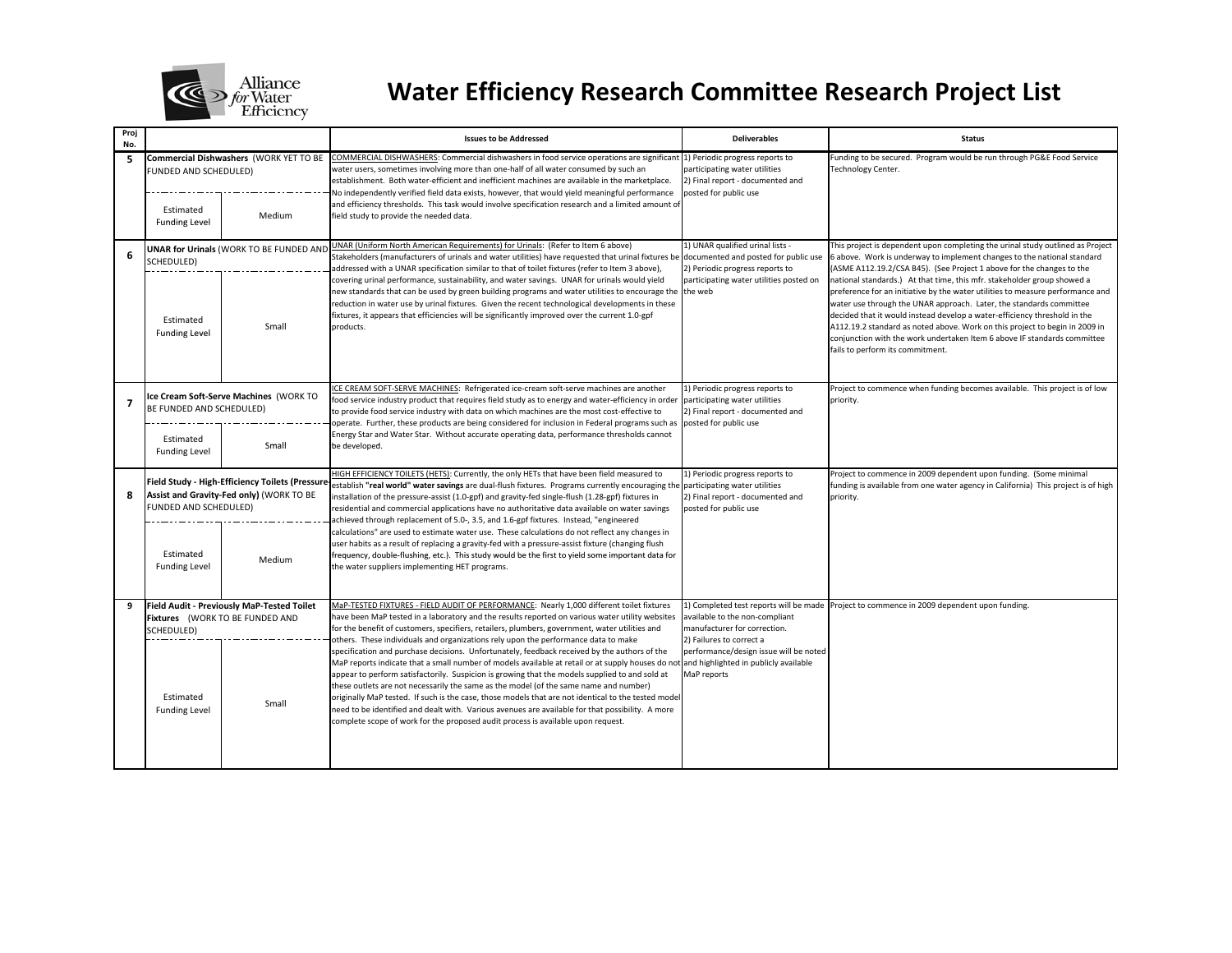

| Proj<br>No. |                                                                                            |                                      | <b>Issues to be Addressed</b>                                                                                                                                                                                                                                                                                                                                                                                                                                                                                                                                                                                                                                                                                                                                                                                                                                                                                                                                                                                                                                                                                                                                                                                                                                                                                                                                                                                                   | <b>Deliverables</b>                                                                                                 | <b>Status</b>                                       |
|-------------|--------------------------------------------------------------------------------------------|--------------------------------------|---------------------------------------------------------------------------------------------------------------------------------------------------------------------------------------------------------------------------------------------------------------------------------------------------------------------------------------------------------------------------------------------------------------------------------------------------------------------------------------------------------------------------------------------------------------------------------------------------------------------------------------------------------------------------------------------------------------------------------------------------------------------------------------------------------------------------------------------------------------------------------------------------------------------------------------------------------------------------------------------------------------------------------------------------------------------------------------------------------------------------------------------------------------------------------------------------------------------------------------------------------------------------------------------------------------------------------------------------------------------------------------------------------------------------------|---------------------------------------------------------------------------------------------------------------------|-----------------------------------------------------|
| 10          | Dipper Wells (WORK TO BE FUNDED AND<br>SCHEDULED)                                          |                                      | DIPPER WELLS: Coffee houses, ice cream establishments, and similar retail operations are<br>required by health authorities to employ some form of ongoing rinsing and/or cleaning of ice<br>cream dippers that are in continuous use. The majority of such establishments use continuous-                                                                                                                                                                                                                                                                                                                                                                                                                                                                                                                                                                                                                                                                                                                                                                                                                                                                                                                                                                                                                                                                                                                                       | 1) Periodic progress reports to<br>participating water utilities<br>2) Final report - documented and                | Project to commence in 2009 dependent upon funding. |
|             | Estimated<br><b>Funding Level</b>                                                          | Small                                | run dipper wells wherein dippers (scoops) are plunged into the water-filled well (about 1-2<br>quarts in capacity) after each use. Running water is used to create a continuous exchange of<br>water in the well. Other approaches may be available to maintain health code standards<br>without a continuously running system. This project is designed to evaluate water-saving<br>alternatives to traditional dipper wells and estimate the potential water use reduction in the U.S<br>and Canada for each such alternative.                                                                                                                                                                                                                                                                                                                                                                                                                                                                                                                                                                                                                                                                                                                                                                                                                                                                                                | posted for public use                                                                                               |                                                     |
|             |                                                                                            |                                      | NOTE: The Food Service Technology Center is considering a major role in this investigation.                                                                                                                                                                                                                                                                                                                                                                                                                                                                                                                                                                                                                                                                                                                                                                                                                                                                                                                                                                                                                                                                                                                                                                                                                                                                                                                                     |                                                                                                                     |                                                     |
| 11          | AND SCHEDULED)                                                                             | Graywater Systems (WORK TO BE FUNDED | GRAYWATER SYSTEMS: The proliferation of package graywater treatment systems for home and 1) Periodic progress reports to<br>business has led to a number of questions about system economic viability, issues with health<br>and plumbing code compliance, system maintenance requirements, public perceptions, and<br>potential water savings that might be capturable. The water utility industry is peripherally                                                                                                                                                                                                                                                                                                                                                                                                                                                                                                                                                                                                                                                                                                                                                                                                                                                                                                                                                                                                             | participating water utilities<br>2) Final report - documented and<br>posted for public use                          | Project to commence in 2009 dependent upon funding. |
|             | Estimated<br><b>Funding Level</b>                                                          | Large                                | involved in a few minor studies to identify answers to some of these questions. A more<br>concerted effort is required in order to answer the questions for water utilities, the public, the<br>plumbing trades, permitting agencies, builders, and health code authorities.<br>NOTE: This is one of two major areas of study being contemplated by the Plumbing Efficiency<br>Research Coalition under the terms of the AWE-IAPMO-PHCC-PMI-ICC Memorandum of<br>Understanding.                                                                                                                                                                                                                                                                                                                                                                                                                                                                                                                                                                                                                                                                                                                                                                                                                                                                                                                                                 |                                                                                                                     |                                                     |
| 12          | <b>Commercial Building Drainline Systems</b><br>Study (WORK TO BE FUNDED AND<br>SCHEDULED) |                                      | COMMERCIAL BUILDING DRAINLINE SYSTEMS: With the enactment of the Energy Policy Act of<br>1992, all toilets manufactured in or imported into the United States were required to flush no<br>more than a maximum average of 1.6 US gallons, effective January 1, 1994 for residential models interested parties<br>and January 1, 1997 for all models. At that time, concern for drainline transport efficacy was                                                                                                                                                                                                                                                                                                                                                                                                                                                                                                                                                                                                                                                                                                                                                                                                                                                                                                                                                                                                                 | 1) Periodic PERC progress reports to<br>participating water utilities and other<br>2) Final report - documented and | Project to commence in 2009 dependent upon funding. |
|             | Estimated<br><b>Funding Level</b>                                                          | Large                                | voiced by many in the plumbing trade and those in various professional associations. However,<br>early reporting and research on 1.6-gpf/6.0-lpf models focused primarily on the flush<br>performance (waste removal) of the various models on the market in response to significant<br>consumer complaints about poor flush performance. Since then, manufacturers have made<br>great strides in improving flushing performance. Intermittent and anecdotal complaints of drain<br>line carry transport problems were not thoroughly researched and largely attributed to older or<br>faulty sanitary drain lines. The advent of toilets flushing at as little as 0.8-gpf/3.0-lpf has focused<br>even more attention on drainlines.<br>The Plumbing Engineering Research Coalition will seek funding to conduct scientific research to<br>determine the effect of reduced flows into our domestic and commercial plumbing systems. Due<br>to the complexity associated with the number of variables in "real world" plumbing systems, it<br>is believed that research is required on several fronts, specifically; computer modeling studies,<br>laboratory testing and field studies conducted on actual plumbing systems.<br>NOTE: This is one of two major areas of study being contemplated by the Plumbing Efficiency<br>Research Coalition under the terms of the AWE-IAPMO-PHCC-PMI-ICC Memorandum of<br>Understanding. | posted for public use                                                                                               |                                                     |